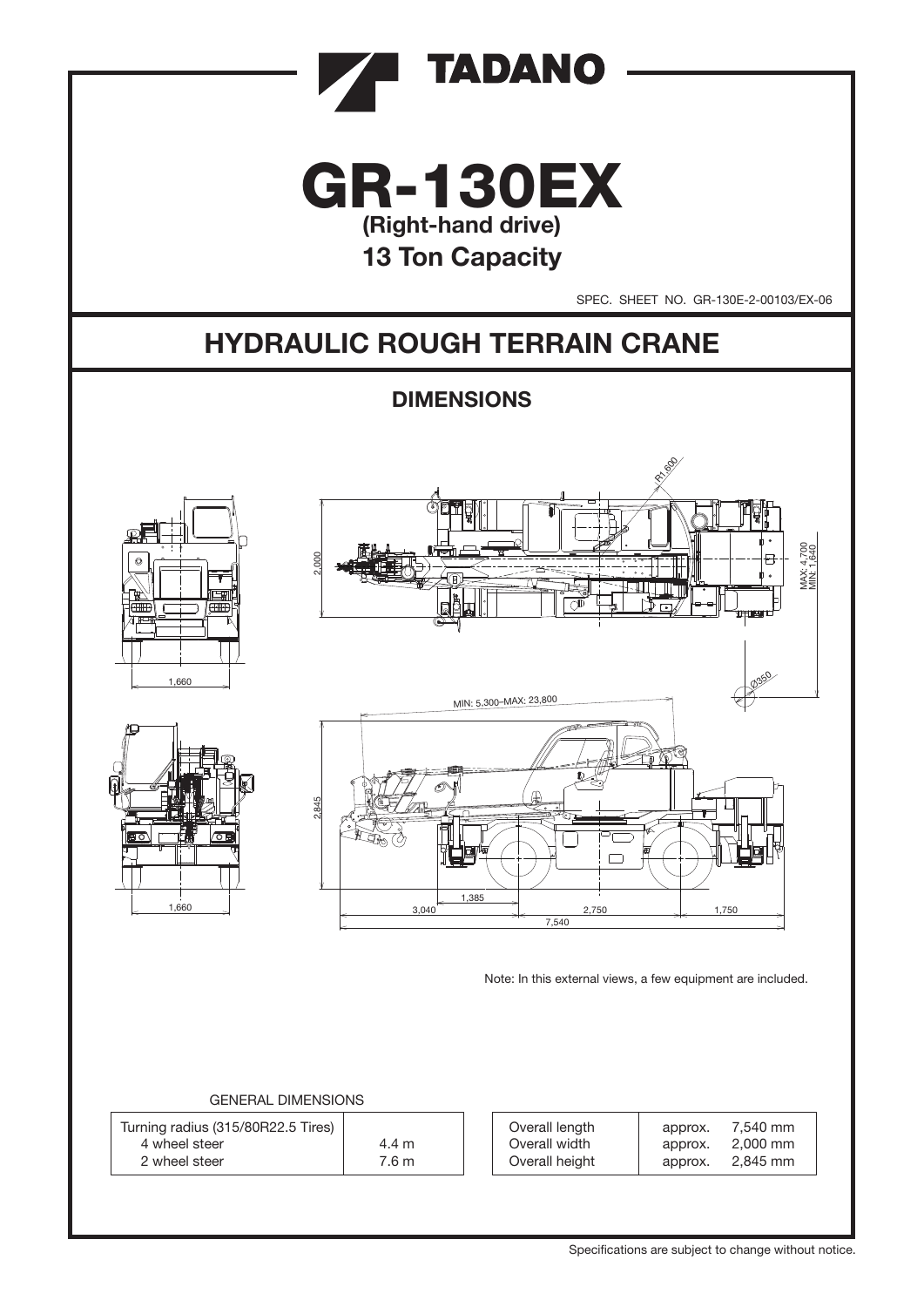### CRANE SPECIFICATIONS

#### BOOM

6 section full power partially synchronized telescoping boom of rectangular box construction with 4 sheaves at boom head. The synchronization system consists of 2 telescope cylinders, extension cables and retraction cables. Hydraulic cylinder fitted with holding valve. An easily removable wire rope guard, rope dead end provided on the left side of boom head. Boom telescope sections are supported by wear pads both vertically and horizontally.

 Fully retracted length....... 5.3 m Fully extended length ...... 23.8 m Extension speed.............. 18.5 m in 52 s Root diameter.................. 0.225 m

#### BOOM ELEVATION

By a double acting hydraulic cylinder with holding valve. Combination controls for hand or foot operation. Boom angle indicator.

Automatic speed reduction and slow stop function. Boom angle ..................... -3˚– 82˚

Boom raising speed ........ -3˚ to 82˚ in 29 s

#### JIB

2 stage boom under slung type with offset angle by tilt cylinder. Single sheave at jib head.

Box type top section telescopes from box type base section which stows under base boom section.

 Length ............................. 3.6 m , 5.5 m Offset............................... 5˚– 60º Root diameter.................. 0.192 m

#### AUXILIARY LIFTING SHEAVE (SINGLE TOP)

Single sheave mounted to main boom head for single line work. Root diameter.................. 0.192 m

#### ANTI-TWO-BLOCK DEVICE

Pendant type over-winding cut out device with audio-visual (FAILURE lamp/BUZZER) warning system.

#### SLEWING

Hydraulic axial piston motor driven through planetary slewing speed reducer. Continuous 360° full circle slewing on ball bearing.

Equipped with manually locked/released slewing brake. Slewing speed................. 2.4 min-1 {rpm}

#### **WINCH**

#### MAIN WINCH

Variable speed type with grooved drum driven by hydraulic axial piston motor through speed reducer. Power load lowering and raising.

Equipped with automatic brake (neutral brake) and

counterbalance valve. Controlled independently of auxiliary winch. Equipped with cable follower and drum rotation indicator.

#### MAIN DRUM

| Maximum single line pull (1st layer) 29.9 kN (3,050 kgf)        |  |
|-----------------------------------------------------------------|--|
| Maximum permissible line pull wire strength 24.2 kN (2,470 kgf) |  |

#### AUXILIARY WINCH

Variable speed type with grooved drum driven by hydraulic axial piston motor through speed reducer. Power load lowering and raising.

Equipped with automatic brake (neutral brake) and

counterbalance valve. Controlled independently of main winch. Equipped with cable follower and drum rotation indicator.

#### AUXILIARY DRUM

| Maximum single line pull (1st layer)29.9 kN (3,050 kgf)        |  |
|----------------------------------------------------------------|--|
| Maximum permissible line pull wire strength25.5 kN (2,600 kgf) |  |

#### WIRE ROPE

Filler or warrington seal wire (spin-resistant), extra improved plow steel, preformed, independent wire rope core, right regular lay.

#### HOOK BLOCKS

13 ton

- 4 sheaves with swivel hook and safety latch
- 1.8 ton Weighted hook with swivel and safety latch

#### HYDRAULIC SYSTEM

### PUMPS

2 variable piston pumps for crane functions. Tandem gear pump for steering, slewing and optional equipment. Powered by carrier engine. Pump disconnect for crane is engaged/disengaged by rotary switch from operator's cab.

#### CONTROL VALVES

Multiple valves actuated by pilot pressure with integral pressure relief valves.

#### RESERVOIR

172 liters capacity. External sight level gauge.

#### **FILTRATION**

BETA10=10 return filter, full flow with bypass protection, located inside of hydraulic reservoir. Accessible for easy replacement.

OIL COOLER - Air cooled fan type.

#### CAB AND CONTROLS

Both crane and drive operations can be performed from one cab mounted on rotating superstructure.

Right side, 1 man type, steel construction with sliding door access and safety glass windows opening at side. Door window is powered control. Windshield glass window and roof glass window are shatter-resistant. Wiper and washer (front windshield and roof window). Tinted safety glass and sun visor. Tilt-telescoping steering wheel. Adjustable control levers for slewing, boom elevating, boom telescoping, auxiliary winch and main winch. Control levers can change neutral positions and tilt for easy access to cab. Foot operated controls: boom elevating, boom telescoping, service brake and engine throttle. 3 way adjustable operator's suspension seat with high back, headrest and armrest. Cab floor mat. Engine throttle knob. Hot water cab heater and air conditioning.

Dash-mounted engine start/stop, monitor lamps, cigarette lighter, drive selector switch, parking brake switch, steering mode select switch, power window switch, pump engaged/ disengaged switch, slewing brake switch, outrigger control panel.

Instruments - Torque converter oil temperature, engine water temperature, air pressure, fuel, speedometer, tachometer, hour meter and odometer / tripmeter. Engine over-run alarm. Back-up alarm. Low oil pressure/high water temp. Warning device (visual). Rear steer centering light. Hydraulic oil pressure is monitored and displayed on the AML-C display panel.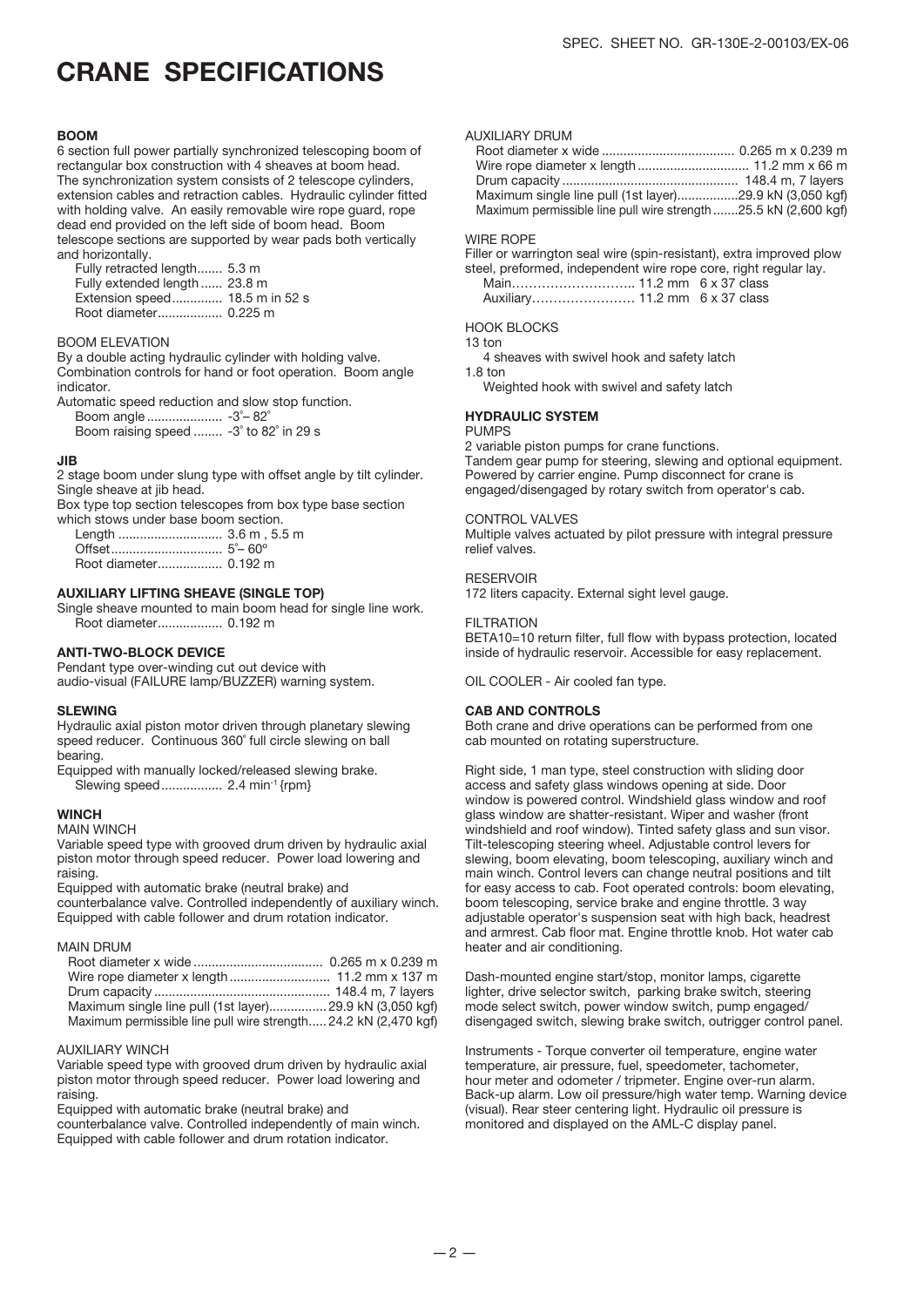### CRANE SPECIFICATIONS

TADANO Automatic Moment Limiter

(AML-C) including:

- Control lever lockout function with audible and visual pre-warning
- Number of parts of line
- Boom position indicator
- Outrigger state indicator
- Slewing angle
- Boom angle / boom length / jib offset angle / jib length / load radius / rated lifting capacities / actual loads read out
- Potential lifting height
- Ratio of actual load moment to rated load moment indication
- Permissible load
- Automatic Speed Reduction and Slow Stop function on
- boom elevation and slewing • Working condition register switch
- Load radius / boom angle / tip height / slewing range preset function
- External warning lamp
- Tare function

### CARRIER SPECIFICATIONS

#### **TVDE**

Rear engine, right-hand drive, driving axle 2-way selected type by manual switch, 4x2 front drive, 4x4 front and rear drive.

#### FRAME

High tensile steel, all welded mono-box construction.

#### ENGINE

| Model                   | Mitsubishi 4M50-TLU3B [EUROMOT Stage IIIA]<br>4M50-TLA3B [EPA Tier3] |
|-------------------------|----------------------------------------------------------------------|
| Type                    | Direct injection diesel                                              |
| No. of cylinders        | 4                                                                    |
| Combustion              | 4 cycle, turbo charged and after cooled                              |
| Bore x Stroke, mm       | 114 x 120                                                            |
| Displacement, liters    | 4.900                                                                |
| Air inlet heater        | 24 volt preheat                                                      |
| Air cleaner             | Dry type, replaceable element                                        |
| Oil filter              | Full flow with replaceable element                                   |
| Fuel filter             | Full flow with replaceable element                                   |
| Fuel tank, liters       | 189, right side of carrier                                           |
| Cooling                 | Liquid pressurized, recirculating by-pass                            |
| Radiator                | Fin and tube core, thermostat controlled                             |
| Fan, mm                 | Suction type, 10-blade, 457 dia.                                     |
| Starting                | 24 volt                                                              |
| Charging                | 24 volt system, negative ground                                      |
| Battery                 | 2-80 amp. Hour                                                       |
| Compressor, air, I /min | 612 at 2,700 min <sup>-1</sup>                                       |
| Output, Max. kW (HP)    | Gross 129 (172) at 2,700 min <sup>-1</sup>                           |
| Torque, Max. N•m        | 529 at 1,600 min-1                                                   |
| Capacity, liters        |                                                                      |
| Cooling water           | 11                                                                   |
| Lubrication             | $8 - 11$                                                             |
| Fuel                    | 189                                                                  |

#### **TRANSMISSION**

Electronically controlled full automatic transmission. Torque converter driving full power shift with driving axle selector. 6 forward and 2 reverse speeds, constant mesh.

3 speeds - high range - 2-wheel drive; 4-wheel drive 3 speeds - low range - 4-wheel drive

#### TRAVEL SPEED - 52 km/h

GRADE ABILITY (tan $\theta$ ) - 50% (at stall), 30% \*

\* Machine should be operated within the limit of engine crankcase design (30˚: Mitsubishi 4M50-TLA3B)

- Main hydraulic oil pressure
- Fuel consumption monitor
- Drum rotation indicator (audible and visible type) main and auxiliary winch
- On-rubber indicator

TADANO AML-C monitors outrigger extended length and automatically programs the corresponding "RATED LIFTING CAPACITIES" table

Operator's left hand console includes transmission gear selector and sight level bubble.

Upper left console includes, roof washer and wiper switch and air conditioning control switch.

Lower left console includes flood lamp switch,

boom telescoping/jib tilt operation selector switch, oil cooler switch and boom emergency telescoping switch (2nd-3rd and 4th-top)

NOTE: Each crane motion speed is based on unladen conditions.

#### AXLE

Front: Full floating type, steering and driving axle with planetary reduction.

Rear: Full floating type, steering and driving axle with planetary reduction.

#### **STEERING**

Hydraulic power steering controlled by steering wheel. 4 steering modes available: 2 wheel front, 2 wheel rear, 4 wheel coordinated and 4 wheel crab.

#### **SUSPENSION**

Front: Semi-elliptic leaf springs with hydraulic lockout device. Rear: Semi-elliptic leaf springs with hydraulic lockout device.

#### BRAKE SYSTEMS

Service: Air over hydraulic disc brakes on all 4 wheels. Parking/Emergency: Spring applied-air released brake acting on input shaft of front axle. Auxiliary: Electro-pneumatic operated exhaust brake.

TIRES - 315/80R22.5 (OR) Air pressure: 850 kPa

#### **OUTRIGGERS**

4 hydraulic, beam and jack outriggers. Vertical jack cylinders equipped with integral holding valve. Each outrigger beam and jack is controlled independently from cab. Beams extend to 4.7 m center-line and retract to within 1.64 m overall width with floats. Outrigger jack floats are attached thus eliminating the need of manually attaching and detaching them. Controls and sight bubble located in superstructure cab. 4 outrigger extension lengths are provided with corresponding "RATED LIFTING CAPACITIES" for crane duty in confined areas.<br>Min Extension 1.64 m center to center

| IVIIII. EXLUISIUII    | 1.04 III CENTEL 10 CENTE |
|-----------------------|--------------------------|
| Mid. Extension        | 2.5 m center to center   |
| Mid. Extension        | 3.5 m center to center   |
| Mid. Extension        | 4.3 m center to center   |
| Max. Extension        | 4.7 m center to center   |
| Float size (Diameter) | $0.35 \; \mathrm{m}$     |
|                       |                          |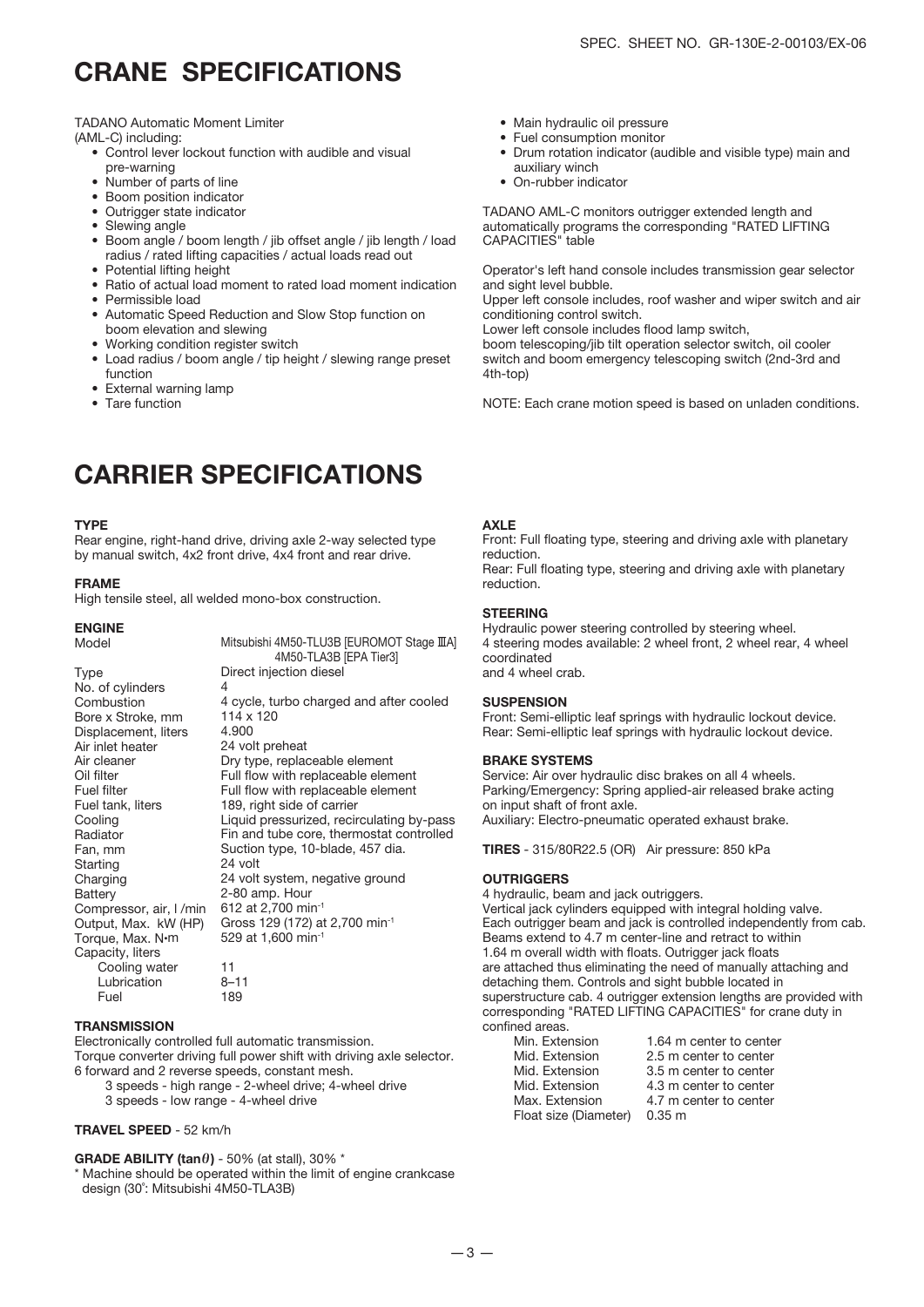- Telematics (machine data logging and monitoring system) with - HELLO-NET via internet (availability depends on countries)
- Eco mode system
- Emergency steering system
- Transmission neutral position engine start
- Overshift prevention
- Parking braked travel warning
- Tilt-telescope steering wheel
- Discharge head lamp
- Fenders
- Air dryer
- Water separator with filter (high filtration)
- Air cleaner dust indicator
- Full instrumentation package
- Towing hooks-Front and rear
- Tool storage compartment
- External warning lamp
- Power stowing mirror
- Centralized lubricating system (Carrier portion)
- Tire inflation kit

### HOISTING PERFORMANCE

|                  |                          | Main or auxiliary winch - 0.28 m drum |
|------------------|--------------------------|---------------------------------------|
| Layer            | Line speeds <sup>1</sup> | Line pulls<br>Available <sup>2</sup>  |
|                  | m/min                    | kN (kgf)                              |
| 1st              | 94                       | 29.9 (3,050)                          |
| 2 <sub>nd</sub>  | 101                      | 27.5 (2,810)                          |
| 3rd              | 110                      | 25.6 (2,610)                          |
| 4th              | 114                      | 23.8 (2,430)                          |
| 5th              | 125                      | 22.3 (2,280)                          |
| 6th              | 128                      | 21.0 (2,140)                          |
| 7th <sup>3</sup> | 135                      | 19.8 (2,020)                          |

- Maximum permissible line pull wire strength. Main: 24.2 kN (2,470 kgf) with 6x37 class rope. Auxiliary: 25.5 kN (2,600 kgf) with 6x37 class rope.
- 
- 1 Line speed based only on hook block, not loaded. 2 Developed by machinery with each layer of wire rope, but not based on rope strength or other limitations in machinery or equipment.
- <sup>3</sup> Seventh layer of wire rope are not recommended for hoisting operations.

#### LINE SPEEDS AND PULLS DRUM WIRE ROPE CAPACITIES

|                          | Main or auxiliary winch - 0.28 m drum |       | Main or auxiliary drum grooved lagging |                   |  |  |  |
|--------------------------|---------------------------------------|-------|----------------------------------------|-------------------|--|--|--|
| _ine speeds <sup>1</sup> | Line pulls                            | Wire  |                                        | 11.2 mm wire rope |  |  |  |
|                          | Available <sup>2</sup>                | rope  | Rope per layer                         | Total wire rope   |  |  |  |
| m/min                    | kN (kgf)                              | layer | m                                      | m                 |  |  |  |
| 94                       | 29.9 (3,050)                          |       | 17.4                                   | 17.4              |  |  |  |
| 101                      | 27.5 (2,810)                          | 2     | 18.6                                   | 36.0              |  |  |  |
| 110                      | 25.6 (2,610)                          | 3     | 20.0                                   | 56.0              |  |  |  |
| 114                      | 23.8 (2,430)                          | 4     | 21.2                                   | 77.2              |  |  |  |
| 125                      | 22.3 (2,280)                          | 5     | 22.4                                   | 99.6              |  |  |  |
| 128                      | 21.0 (2,140)                          | 6     | 23.8                                   | 123.4             |  |  |  |
| 135                      | 19.8 (2,020)                          |       | 25.0                                   | 148.4             |  |  |  |
|                          |                                       |       |                                        |                   |  |  |  |

#### DRUM DIMENSIONS

| Root diameter   |           | 265 mm |
|-----------------|-----------|--------|
| Length          | Main      | 239 mm |
|                 | Auxiliarv | 239 mm |
| Flange diameter |           | 450 mm |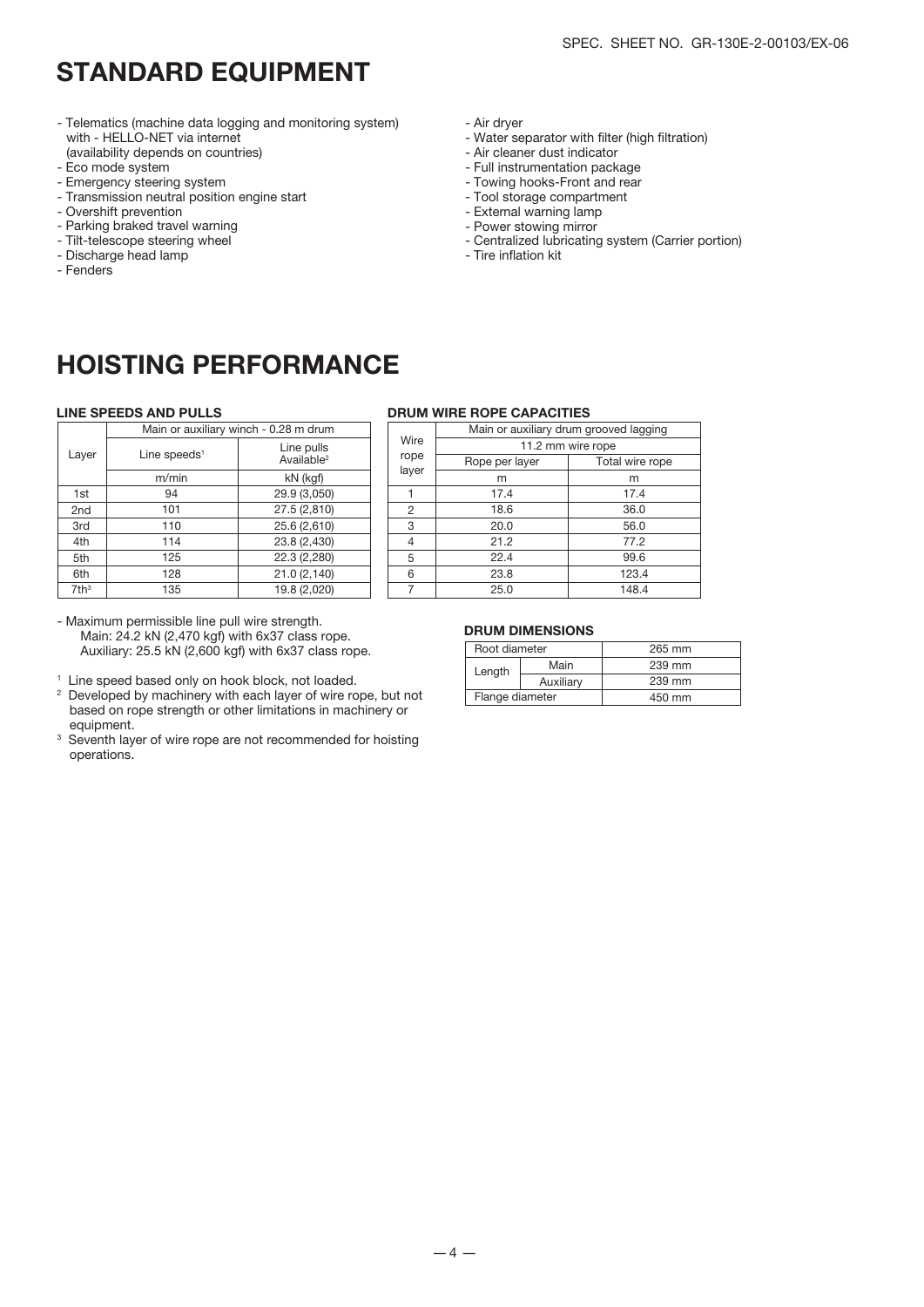23.8 m

### GR-130EX WORKING RANGE CHART



outriggers fully (4.7 m) extended.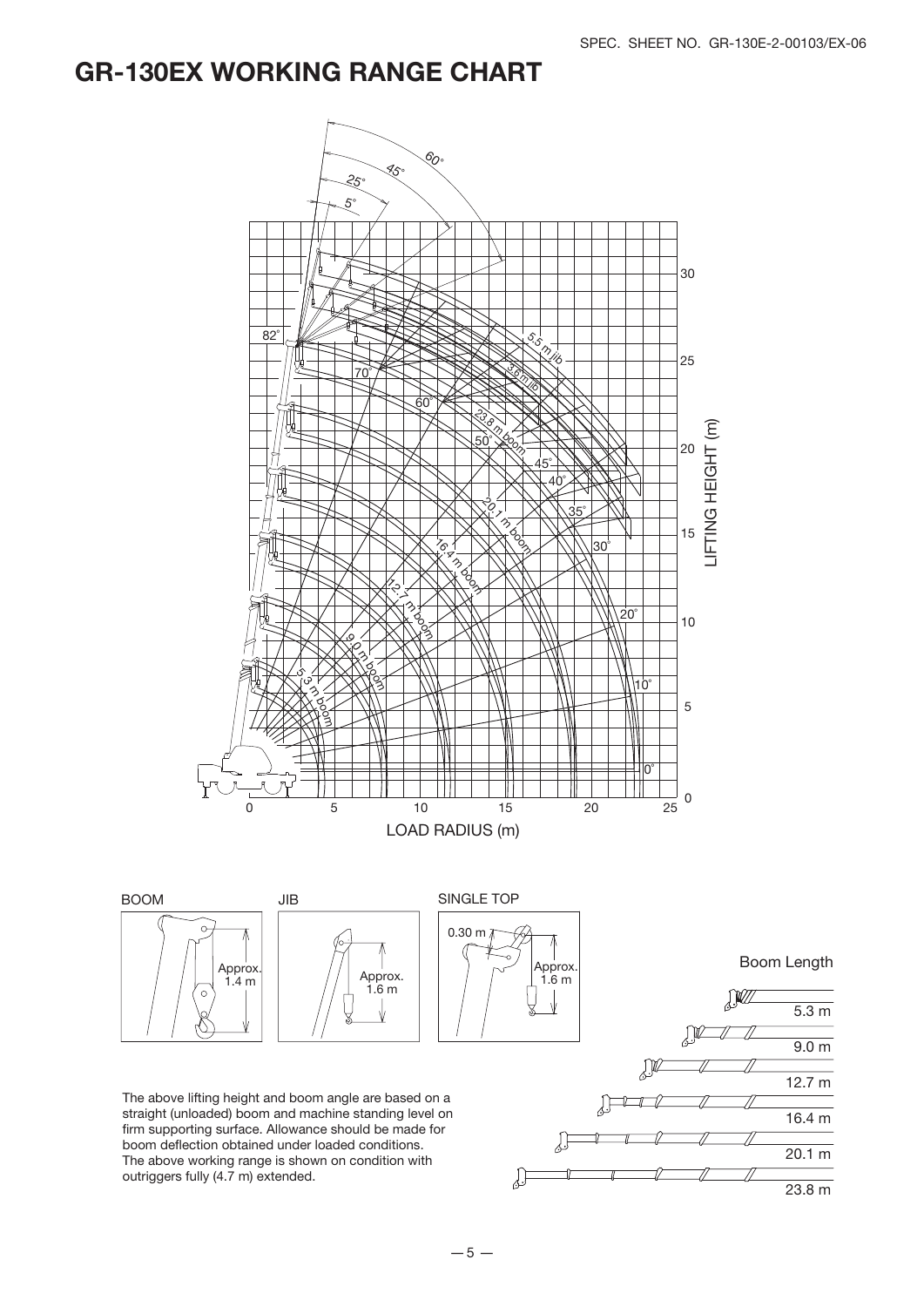|                | ON OUTRIGGERS FULLY EXTENDED 4.7 m SPREAD<br>360° ROTATION (Unit: x 1,000 kg) |                  |              |                  |              |          |                        |                   |      |                  |              |                   |  |
|----------------|-------------------------------------------------------------------------------|------------------|--------------|------------------|--------------|----------|------------------------|-------------------|------|------------------|--------------|-------------------|--|
| A              |                                                                               | 5.3 <sub>m</sub> |              | 9.0 <sub>m</sub> |              | 12.7 m   |                        | 16.4 <sub>m</sub> |      | 20.1 m           |              | 23.8 <sub>m</sub> |  |
| B              | $\mathsf{C}$                                                                  |                  | $\mathsf{C}$ |                  | $\mathsf{C}$ |          | $\mathsf{C}$           |                   | C    |                  | $\mathsf{C}$ |                   |  |
| 1.0            | 73.1                                                                          | 13.0             | 80.5         | 6.0              |              |          |                        |                   |      |                  |              |                   |  |
| 1.5            | 66.8                                                                          | 13.0             | 77.3         | 6.0              | 81.5         | 6.0      |                        |                   |      |                  |              |                   |  |
| 2.0            | 60.0                                                                          | 12.0             | 73.9         | 6.0              | 79.3         | 6.0      | 82.0                   | 5.0               |      |                  |              |                   |  |
| 2.5            | 52.6                                                                          | 10.0             | 70.5         | 6.0              | 77.0         | 6.0      | 80.2                   | 5.0               | 82.4 | 4.7              |              |                   |  |
| 3.0            | 45.0                                                                          | 8.2              | 67.0         | 6.0              | 74.7         | 6.0      | 78.4                   | 5.0               | 81.0 | 4.7              |              |                   |  |
| 3.5            | 35.5                                                                          | 7.0              | 63.4         | 6.0              | 72.2         | 6.0      | 76.8                   | 5.0               | 79.6 | 4.7              | 81.4         | 3.2               |  |
| 4.0            | 19.1                                                                          | 6.1              | 59.5         | 6.0              | 69.8         | 5.35     | 74.8                   | 4.85              | 78.2 | 4.25             | 80.2         | $\overline{3.2}$  |  |
| 4.5            |                                                                               |                  | 55.4         | 5.35             | 67.2         | 4.75     | 73.0                   | 4.35              | 76.8 | 3.85             | 79.2         | 3.2               |  |
| 5.0            |                                                                               |                  | 51.3         | 4.7              | 64.7         | 4.25     | 71.1                   | 3.9               | 75.2 | 3.55             | 78.0         | 3.0               |  |
| 5.5            |                                                                               |                  | 46.8         | 4.15             | 62.1         | 3.8      | 69.2                   | 3.55              | 73.8 | 3.3              | 76.7         | 2.9               |  |
| 6.0            |                                                                               |                  | 41.8         | 3.75             | 59.4         | 3.45     | 67.3                   | 3.2               | 72.2 | 3.05             | 75.6         | 2.75              |  |
| 7.0            |                                                                               |                  | 29.5         | 3.05             | 53.6         | 2.85     | 63.3                   | 2.7               | 69.0 | 2.55             | 72.8         | 2.35              |  |
| 8.0            |                                                                               |                  | 13.7         | 2.7              | 47.4         | 2.4      | 59.0                   | 2.3               | 65.8 | 2.2              | 70.4         | 2.1               |  |
| 9.0            |                                                                               |                  |              | (7.7 m)          | 40.5         | 2.0      | 54.8                   | 1.95              | 62.6 | $\overline{1.9}$ | 67.6         | $\overline{1.8}$  |  |
| 10.0           |                                                                               |                  |              |                  | 32.2         | 1.6      | 50.0                   | 1.7               | 59.2 | 1.65             | 65.0         | 1.6               |  |
| 11.0           |                                                                               |                  |              |                  | 20.3         | 1.25     | 45.1                   | 1.5               | 55.6 | 1.45             | 62.2         | 1.4               |  |
| 12.0           |                                                                               |                  |              |                  | 11.7         | 1.15     | 39.6                   | 1.25              | 51.9 | 1.3              | 59.4         | $\overline{1.2}$  |  |
| 13.0           |                                                                               |                  |              |                  |              | (11.4 m) | 33.2                   | 1.05              | 48.0 | 1.15             | 56.4         | 1.1               |  |
| 14.0           |                                                                               |                  |              |                  |              |          | 25.3                   | 0.9               | 43.8 | 0.95             | 53.4         | 1.0               |  |
| 15.0           |                                                                               |                  |              |                  |              |          | 12.1                   | 0.75              | 39.2 | 0.8              | 50.2         | 0.9               |  |
| 16.0           |                                                                               |                  |              |                  |              |          |                        |                   | 34.0 | 0.7              | 46.8         | 0.75              |  |
| 17.0           |                                                                               |                  |              |                  |              |          |                        |                   | 28.0 | 0.6              | 43.1         | 0.65              |  |
| 18.0           |                                                                               |                  |              |                  |              |          |                        |                   | 20.0 | 0.5              | 39.2         | 0.55              |  |
| 19.0           |                                                                               |                  |              |                  |              |          |                        |                   | 10.5 | 0.4              | 34.6         | 0.45              |  |
| 20.0           |                                                                               |                  |              |                  |              |          |                        |                   |      | (18.7 m)         | 29.8         | 0.35              |  |
| 22.0           |                                                                               |                  |              |                  |              |          |                        |                   |      |                  | 15.1         | 0.25              |  |
| 22.3           |                                                                               |                  |              |                  |              |          |                        |                   |      |                  | 10.7         | 0.2               |  |
| $\overline{D}$ |                                                                               |                  |              |                  |              |          | $\overline{0^{\circ}}$ |                   |      |                  |              |                   |  |

|    | LIFTING CAPACITIES AT ZERO DEGREE BOOM ANGLE ON OUTRIGGERS<br>FULLY EXTENDED 4.7 m SPREAD 360° ROTATION |                  |     |                  |      |        |                            |      |      |  |      |  |
|----|---------------------------------------------------------------------------------------------------------|------------------|-----|------------------|------|--------|----------------------------|------|------|--|------|--|
|    |                                                                                                         | 5.3 <sub>m</sub> |     | 9.0 <sub>m</sub> |      | 12.7 m | 16.4 m<br>23.8 m<br>20.1 m |      |      |  |      |  |
| B  |                                                                                                         |                  |     |                  |      |        |                            |      |      |  |      |  |
| no | 4. .                                                                                                    | 5.95             | 7.8 | 2.64             | 11.5 | . . 13 | 15.2                       | ነ 72 | 18.8 |  | 22.5 |  |

|                | ON OUTRIGGERS MID EXTENDED 4.3 m SPREAD<br>OVER SIDE (Unit: x 1,000 kg) |                        |               |                  |        |                  |              |        |              |          |        |                  |  |  |
|----------------|-------------------------------------------------------------------------|------------------------|---------------|------------------|--------|------------------|--------------|--------|--------------|----------|--------|------------------|--|--|
| $\overline{A}$ |                                                                         | 5.3 m                  |               | 9.0 <sub>m</sub> | 12.7 m |                  |              | 16.4 m | 20.1 m       |          | 23.8 m |                  |  |  |
| B              | $\mathsf{C}$                                                            |                        | $\mathcal{C}$ |                  | C      |                  | $\mathsf{C}$ |        | $\mathsf{C}$ |          | C      |                  |  |  |
| 1.0            | 73.1                                                                    | 13.0                   | 80.5          | 6.0              |        |                  |              |        |              |          |        |                  |  |  |
| 1.5            | 66.8                                                                    | 13.0                   | 77.3          | 6.0              | 81.5   | 6.0              |              |        |              |          |        |                  |  |  |
| 2.0            | 60.0                                                                    | 12.0                   | 73.9          | 6.0              | 79.3   | 6.0              | 82.0         | 5.0    |              |          |        |                  |  |  |
| 2.5            | 52.6                                                                    | 10.0                   | 70.5          | 6.0              | 77.0   | 6.0              | 80.2         | 5.0    | 82.4         | 4.7      |        |                  |  |  |
| 3.0            | 45.0                                                                    | 8.2                    | 67.0          | 6.0              | 74.7   | 6.0              | 78.4         | 5.0    | 81.0         | 4.7      |        |                  |  |  |
| 3.5            | 35.5                                                                    | 7.0                    | 63.4          | 6.0              | 72.2   | 6.0              | 76.8         | 5.0    | 79.6         | 4.7      | 81.4   | $\overline{3.2}$ |  |  |
| 4.0            | 19.1                                                                    | 6.1                    | 59.5          | 6.0              | 69.8   | 5.35             | 74.8         | 4.85   | 78.2         | 4.25     | 80.2   | $\overline{3.2}$ |  |  |
| 4.5            |                                                                         |                        | 55.4          | 5.35             | 67.2   | 4.75             | 73.0         | 4.35   | 76.8         | 3.85     | 79.2   | 3.2              |  |  |
| 5.0            |                                                                         |                        | 51.3          | 4.7              | 64.7   | 4.25             | 71.1         | 3.9    | 75.2         | 3.55     | 78.0   | 3.0              |  |  |
| 5.5            |                                                                         |                        | 46.8          | 4.15             | 62.1   | 3.8              | 69.2         | 3.55   | 73.8         | 3.3      | 76.7   | 2.9              |  |  |
| 6.0            |                                                                         |                        | 41.8          | 3.75             | 59.4   | 3.45             | 67.3         | 3.2    | 72.2         | 3.05     | 75.6   | 2.75             |  |  |
| 7.0            |                                                                         |                        | 29.5          | 3.05             | 53.6   | 2.85             | 63.3         | 2.7    | 69.0         | 2.55     | 72.8   | 2.35             |  |  |
| 8.0            |                                                                         |                        | 13.7          | 2.55             | 47.4   | 2.3              | 59.0         | 2.3    | 65.8         | 2.2      | 70.4   | 2.1              |  |  |
| 9.0            |                                                                         |                        |               | (7.7 m)          | 40.5   | $\overline{1.8}$ | 54.8         | 1.95   | 62.6         | 1.9      | 67.6   | $\overline{1.8}$ |  |  |
| 10.0           |                                                                         |                        |               |                  | 32.2   | 1.4              | 50.0         | 1.6    | 59.2         | 1.65     | 65.0   | 1.6              |  |  |
| 11.0           |                                                                         |                        |               |                  | 20.3   | 1.05             | 45.1         | 1.25   | 55.6         | 1.4      | 62.2   | 1.4              |  |  |
| 12.0           |                                                                         |                        |               |                  | 11.7   | 0.95             | 39.6         | 1.0    | 51.8         | 1.1      | 59.4   | $\overline{1.2}$ |  |  |
| 13.0           |                                                                         |                        |               |                  |        | (11.4 m)         | 33.2         | 0.8    | 47.8         | 0.9      | 56.4   | $\overline{1.0}$ |  |  |
| 14.0           |                                                                         |                        |               |                  |        |                  | 25.3         | 0.65   | 43.7         | 0.75     | 53.4   | 0.85             |  |  |
| 15.0           |                                                                         |                        |               |                  |        |                  | 12.1         | 0.5    | 39.2         | 0.6      | 50.0   | 0.7              |  |  |
| 16.0           |                                                                         |                        |               |                  |        |                  |              |        | 34.0         | 0.5      | 46.6   | 0.55             |  |  |
| 17.0           |                                                                         |                        |               |                  |        |                  |              |        | 27.9         | 0.4      | 43.0   | 0.45             |  |  |
| 18.0           |                                                                         |                        |               |                  |        |                  |              |        | 19.9         | 0.3      | 39.0   | 0.35             |  |  |
| 19.0           |                                                                         |                        |               |                  |        |                  |              |        | 10.3         | 0.25     | 34.6   | 0.25             |  |  |
| 20.0           |                                                                         |                        |               |                  |        |                  |              |        |              | (18.7 m) | 29.6   | 0.2              |  |  |
| D              |                                                                         | $\overline{0^{\circ}}$ |               |                  |        |                  |              |        |              |          |        |                  |  |  |

| LIFTING CAPACITIES AT ZERO DEGREE BOOM ANGLE ON OUTRIGGERS |                                     |      |     |      |      |          |      |        |      |        |  |  |
|------------------------------------------------------------|-------------------------------------|------|-----|------|------|----------|------|--------|------|--------|--|--|
|                                                            | MID EXTENDED 4.3 m SPREAD OVER SIDE |      |     |      |      |          |      |        |      |        |  |  |
|                                                            | 5.3 m<br>9.0 m                      |      |     |      |      | 12.7 $m$ |      | 16.4 m |      | 20.1 m |  |  |
|                                                            |                                     |      | B   |      |      |          |      |        | B    |        |  |  |
| no                                                         | 4.                                  | 5.95 | 7.8 | 2.49 | 11.5 | 0.94     | 15.2 | 0.48   | 18.8 | 0.25   |  |  |

A: Boom length (m)

B: Load radius (m)

C: Loaded boom angle ( ˚)

D: Minimum boom angle ( ˚) for indicated boom length (no load)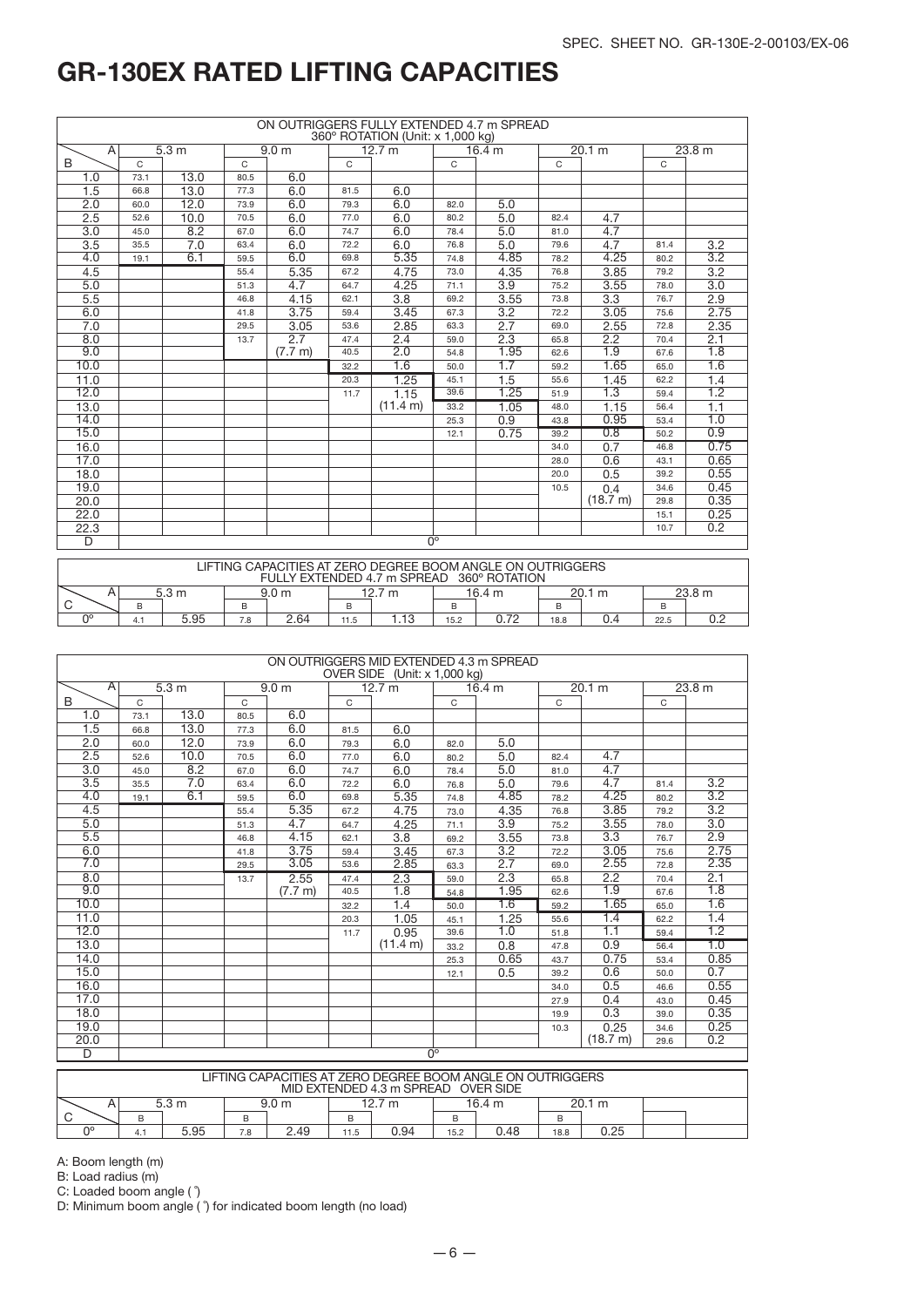|                |             |       |              |                   |              | ON OUTRIGGERS MID EXTENDED 3.5 m SPREAD<br>OVER SIDE (Unit: x 1,000 kg) |      |        |      |        |      |                  |
|----------------|-------------|-------|--------------|-------------------|--------------|-------------------------------------------------------------------------|------|--------|------|--------|------|------------------|
| $\overline{A}$ |             | 5.3 m |              | 9.0 <sub>m</sub>  |              | 12.7 m                                                                  |      | 16.4 m |      | 20.1 m |      | 23.8 m           |
| B              | C           |       | $\mathsf{C}$ |                   | $\mathsf{C}$ |                                                                         | C    |        | C    |        | C    |                  |
| 1.0            | 73.1        | 12.0  | 80.5         | 6.0               |              |                                                                         |      |        |      |        |      |                  |
| 1.5            | 66.8        | 12.0  | 77.3         | 6.0               | 81.5         | 6.0                                                                     |      |        |      |        |      |                  |
| 2.0            | 60.0        | 12.0  | 73.9         | 6.0               | 79.3         | 6.0                                                                     | 82.0 | 5.0    |      |        |      |                  |
| 2.5            | 52.6        | 10.0  | 70.5         | 6.0               | 77.0         | 6.0                                                                     | 80.2 | 5.0    | 82.4 | 4.7    |      |                  |
| 3.0            | 45.0        | 8.2   | 67.0         | 6.0               | 74.7         | 6.0                                                                     | 78.4 | 5.0    | 81.0 | 4.7    |      |                  |
| 3.5            | 35.5        | 7.0   | 63.4         | 6.0               | 72.2         | 6.0                                                                     | 76.8 | 5.0    | 79.6 | 4.7    | 81.4 | 3.2              |
| 4.0            | 19.1        | 6.1   | 59.5         | 6.0               | 69.8         | 5.0                                                                     | 74.8 | 4.85   | 78.2 | 4.25   | 80.2 | 3.2              |
| 4.5            |             |       | 55.4         | 4.8               | 67.2         | 4.3                                                                     | 73.0 | 4.2    | 76.8 | 3.85   | 79.2 | $\overline{3.2}$ |
| 5.0            | 4.0<br>51.3 |       |              |                   | 64.7         | 3.65                                                                    | 71.1 | 3.6    | 75.2 | 3.5    | 78.0 | 3.0              |
| 5.5            |             |       | 46.8         | 3.35              | 62.1         | 3.1                                                                     | 69.2 | 3.1    | 73.8 | 3.05   | 76.7 | 2.9              |
| 6.0            |             |       | 41.8         | 2.8               | 59.4         | 2.65                                                                    | 67.3 | 2.7    | 72.2 | 2.7    | 75.6 | 2.6              |
| 7.0            |             |       | 29.5         | 2.05              | 53.6         | 1.95                                                                    | 63.3 | 2.05   | 69.0 | 2.1    | 72.8 | 2.05             |
| 8.0            |             |       | 13.7         | 1.65              | 47.4         | 1.45                                                                    | 59.0 | 1.65   | 65.8 | 1.7    | 70.2 | 1.65             |
| 9.0            |             |       |              | $(7.7 \text{ m})$ | 40.5         | 1.0                                                                     | 54.8 | 1.3    | 62.5 | 1.4    | 67.6 | 1.35             |
| 10.0           |             |       |              |                   | 32.2         | 0.7                                                                     | 50.0 | 1.0    | 59.0 | 1.1    | 64.8 | 1.1              |
| 11.0           |             |       |              |                   | 20.3         | 0.5                                                                     | 45.1 | 0.75   | 55.5 | 0.9    | 62.0 | 0.9              |
| 12.0           |             |       |              |                   | 11.7         | 0.4                                                                     | 39.6 | 0.55   | 51.8 | 0.7    | 59.1 | 0.75             |
| 13.0           |             |       |              |                   |              | (11.4 m)                                                                | 33.2 | 0.4    | 47.8 | 0.5    | 56.0 | 0.6              |
| 14.0           |             |       |              |                   |              |                                                                         | 25.3 | 0.25   | 43.6 | 0.4    | 53.0 | 0.45             |
| 15.0           |             |       |              |                   |              |                                                                         |      |        | 39.0 | 0.3    | 49.7 | 0.35             |
| 16.0           |             |       |              |                   |              |                                                                         |      |        | 33.8 | 0.2    | 46.2 | 0.25             |
| 17.0           |             |       |              |                   |              |                                                                         |      |        |      |        | 42.6 | 0.2              |
| D              |             |       |              |                   | $0^{\circ}$  |                                                                         |      |        |      | 21°    |      | $36^\circ$       |

|                |                                    |   |  |  | LIFTING CAPACITIES AT ZERO DEGREE BOOM ANGLE ON OUTRIGGERS<br>MID EXTENDED 3.5 m SPREAD OVER SIDE |  |  |  |  |  |  |  |  |  |  |
|----------------|------------------------------------|---|--|--|---------------------------------------------------------------------------------------------------|--|--|--|--|--|--|--|--|--|--|
|                | 12.7 m<br>5.3 m<br>16.4 m<br>9.0 m |   |  |  |                                                                                                   |  |  |  |  |  |  |  |  |  |  |
| <sup>-</sup> C |                                    | B |  |  |                                                                                                   |  |  |  |  |  |  |  |  |  |  |
| no             | 5.86                               |   |  |  |                                                                                                   |  |  |  |  |  |  |  |  |  |  |

|      |      |                  |      |                   |      | ON OUTRIGGERS MID EXTENDED 2.5 m SPREAD<br>OVER SIDE (Unit: 1,000 kg) |      |            |      |                  |      |            |
|------|------|------------------|------|-------------------|------|-----------------------------------------------------------------------|------|------------|------|------------------|------|------------|
| A    |      | 5.3 <sub>m</sub> |      | 9.0 <sub>m</sub>  |      | 12.7 m                                                                |      | 16.4 $m$   |      | 20.1 m           |      | 23.8 m     |
| B    | C    |                  | C    |                   | C    |                                                                       | C    |            | C    |                  | C    |            |
| 1.0  | 73.1 | 12.0             | 80.5 | 6.0               |      |                                                                       |      |            |      |                  |      |            |
| 1.5  | 66.8 | 12.0             | 77.3 | 6.0               | 81.5 | 6.0                                                                   |      |            |      |                  |      |            |
| 2.0  | 60.0 | 11.0             | 73.9 | 6.0               | 79.3 | 6.0                                                                   | 82.0 | 5.0        |      |                  |      |            |
| 2.5  | 52.9 | 7.7              | 70.5 | 6.0               | 77.0 | 5.3                                                                   | 80.2 | 4.7        | 82.4 | 4.7              |      |            |
| 3.0  | 45.3 | 5.55             | 67.0 | 4.8               | 74.7 | 4.2                                                                   | 78.4 | 4.0        | 81.0 | $\overline{3.7}$ |      |            |
| 3.5  | 35.9 | 4.2              | 63.4 | 3.8               | 72.1 | 3.3                                                                   | 76.6 | 3.25       | 79.6 | 3.1              | 81.4 | 3.2        |
| 4.0  | 19.1 | 3.35             | 59.6 | 3.0               | 69.6 | 2.7                                                                   | 74.8 | 2.65       | 78.0 | 2.6              | 80.2 | 2.5        |
| 4.5  |      |                  | 55.5 | 2.5               | 67.0 | 2.2                                                                   | 72.8 | 2.2        | 76.6 | 2.2              | 79.1 | 2.1        |
| 5.0  |      |                  | 51.3 | 2.05              | 64.7 | 1.8                                                                   | 70.8 | 1.85       | 75.0 | 1.85             | 77.8 | 1.8        |
| 5.5  |      |                  | 46.8 | 1.7               | 61.8 | 1.45                                                                  | 69.0 | 1.55       | 73.4 | 1.6              | 76.4 | 1.55       |
| 6.0  |      |                  | 41.9 | 1.4               | 59.1 | 1.2                                                                   | 67.0 | 1.35       | 72.2 | 1.35             | 75.2 | 1.4        |
| 7.0  |      |                  | 29.5 | 0.85              | 53.5 | 0.8                                                                   | 63.0 | 0.95       | 69.0 | 1.0              | 72.5 | 1.0        |
| 8.0  |      |                  | 13.7 | 0.6               | 47.3 | 0.5                                                                   | 58.8 | 0.65       | 65.8 | 0.7              | 69.8 | 0.75       |
| 9.0  |      |                  |      | $(7.7 \text{ m})$ | 40.2 | 0.25                                                                  | 54.6 | 0.45       | 62.5 | 0.5              | 67.2 | 0.6        |
| 10.0 |      |                  |      |                   |      |                                                                       | 50.0 | 0.25       | 59.0 | 0.3              | 64.3 | 0.4        |
| 11.0 |      |                  |      |                   |      |                                                                       |      |            | 55.5 | 0.2              | 61.6 | 0.25       |
| D    |      | $0^{\circ}$      |      |                   |      | 19°                                                                   |      | $33^\circ$ |      | $48^\circ$       |      | $53^\circ$ |

|    |                           |  |  |  | LIFTING CAPACITIES AT ZERO DEGREE BOOM ANGLE ON OUTRIGGERS<br>MID EXTENDED 2.5 m SPREAD OVER SIDE |  |  |  |  |  |  |  |  |  |
|----|---------------------------|--|--|--|---------------------------------------------------------------------------------------------------|--|--|--|--|--|--|--|--|--|
|    | 5.3 m<br>9.0 <sub>m</sub> |  |  |  |                                                                                                   |  |  |  |  |  |  |  |  |  |
|    |                           |  |  |  |                                                                                                   |  |  |  |  |  |  |  |  |  |
| no | ? ? 1<br>0.58<br>7.8      |  |  |  |                                                                                                   |  |  |  |  |  |  |  |  |  |

A: Boom length (m)

B: Load radius (m)

C: Loaded boom angle ( ˚)

D: Minimum boom angle ( ˚) for indicated boom length (no load)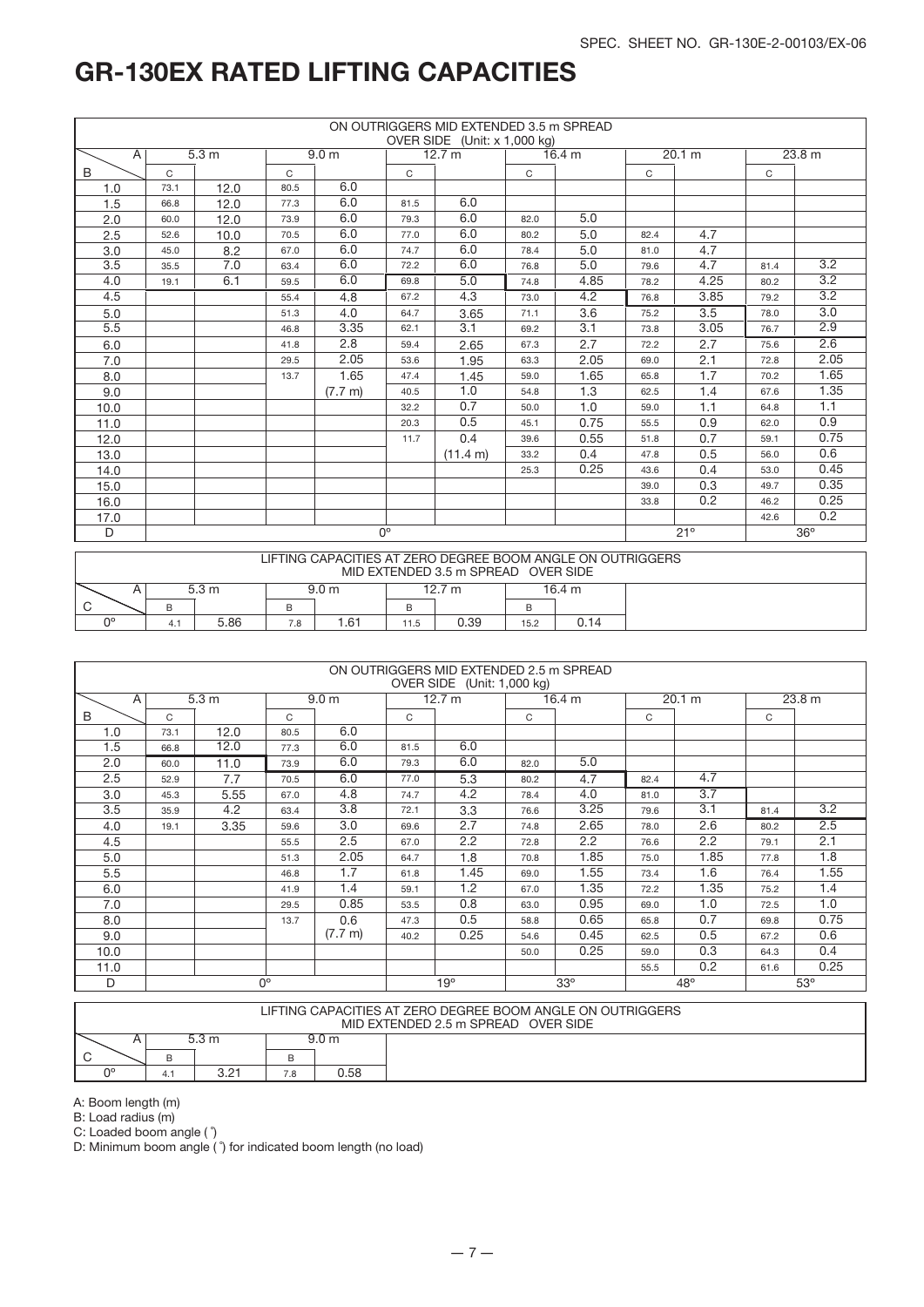|     |               |                  |      |                  |             | ON OUTRIGGERS MIN EXTENDED 1.64 m SPREAD<br>OVER SIDE (Unit: 1,000 kg) |      |            |      |            |      |            |
|-----|---------------|------------------|------|------------------|-------------|------------------------------------------------------------------------|------|------------|------|------------|------|------------|
| A   |               | 5.3 <sub>m</sub> |      | 9.0 <sub>m</sub> |             | 12.7 m                                                                 |      | 16.4 m     |      | 20.1 m     |      | 23.8 m     |
| B   | $\mathcal{C}$ |                  | C    |                  | C           |                                                                        | C    |            | C    |            | C    |            |
| 1.0 | 73.1          | 8.0              | 80.5 | 6.0              |             |                                                                        |      |            |      |            |      |            |
| 1.5 | 66.8          | 7.0              | 77.3 | 6.0              | 81.5        | 4.5                                                                    |      |            |      |            |      |            |
| 2.0 | 60.5          | 5.3              | 73.9 | 4.0              | 79.2        | 3.3                                                                    | 82.0 | 3.1        |      |            |      |            |
| 2.5 | 53.7          | 3.7              | 70.4 | 2.95             | 76.8        | 2.4                                                                    | 80.0 | 2.35       | 82.2 | 2.2        |      |            |
| 3.0 | 45.7          | 2.7              | 66.8 | 2.15             | 1.8<br>74.3 |                                                                        | 78.2 | 1.8        | 80.6 | 1.7        |      |            |
| 3.5 | 35.9          | 2.1              | 63.2 | 1.6              | 71.9        | 1.35                                                                   | 76.4 | 1.4        | 79.2 | 1.35       | 81.0 | 1.25       |
| 4.0 | 19.1          | 1.6              | 59.5 | 1.2              | 69.4        | 1.0                                                                    | 74.5 | 1.1        | 77.8 | 1.05       | 79.7 | 1.0        |
| 4.5 |               |                  | 55.5 | 0.9              | 66.8        | 0.7                                                                    | 72.5 | 0.85       | 76.2 | 0.85       | 78.4 | 0.8        |
| 5.0 |               |                  | 51.3 | 0.65             | 64.3        | 0.5                                                                    | 70.6 | 0.65       | 74.6 | 0.65       | 77.2 | 0.65       |
| 5.5 |               |                  | 46.8 | 0.45             | 61.7        | 0.3                                                                    | 68.8 | 0.45       | 73.2 | 0.5        | 76.0 | 0.5        |
| 6.0 |               |                  | 41.9 | 0.3              |             |                                                                        | 66.8 | 0.3        | 71.6 | 0.35       | 74.6 | 0.4        |
| 7.0 |               |                  |      |                  |             |                                                                        |      |            |      |            | 72.0 | 0.2        |
| D   |               | $0^{\circ}$      |      | $18^{\circ}$     |             | 53°                                                                    |      | $58^\circ$ |      | $63^\circ$ |      | $67^\circ$ |

|        |    |                 | LIFTING CAPACITIES AT ZERO DEGREE BOOM ANGLE ON OUTRIGGERS<br>MIN EXTENDED 1.64 m SPREAD OVER SIDE |
|--------|----|-----------------|----------------------------------------------------------------------------------------------------|
|        |    | $5.3 \text{ m}$ |                                                                                                    |
| ⌒<br>◡ |    |                 |                                                                                                    |
| no     | 4. | 1.53            |                                                                                                    |

A: Boom length (m)

B: Load radius (m)

C: Loaded boom angle ( ˚)

D: Minimum boom angle ( $\hat{ }$ ) for indicated boom length (no load)

Note:

Standard number of parts of line for each boom length is as shown below.

Load per line should not surpass 1,800 kg for main winch and auxiliary winch.

| Boom Length             | 5.3 m | 5.3 m to 23.8 m | Single top / Jib |
|-------------------------|-------|-----------------|------------------|
| Number of parts of line |       |                 |                  |

The lifting capacity data stowed in the Automatic Moment Limiter (AML-C) is based on the standard number of parts of line listed in the chart.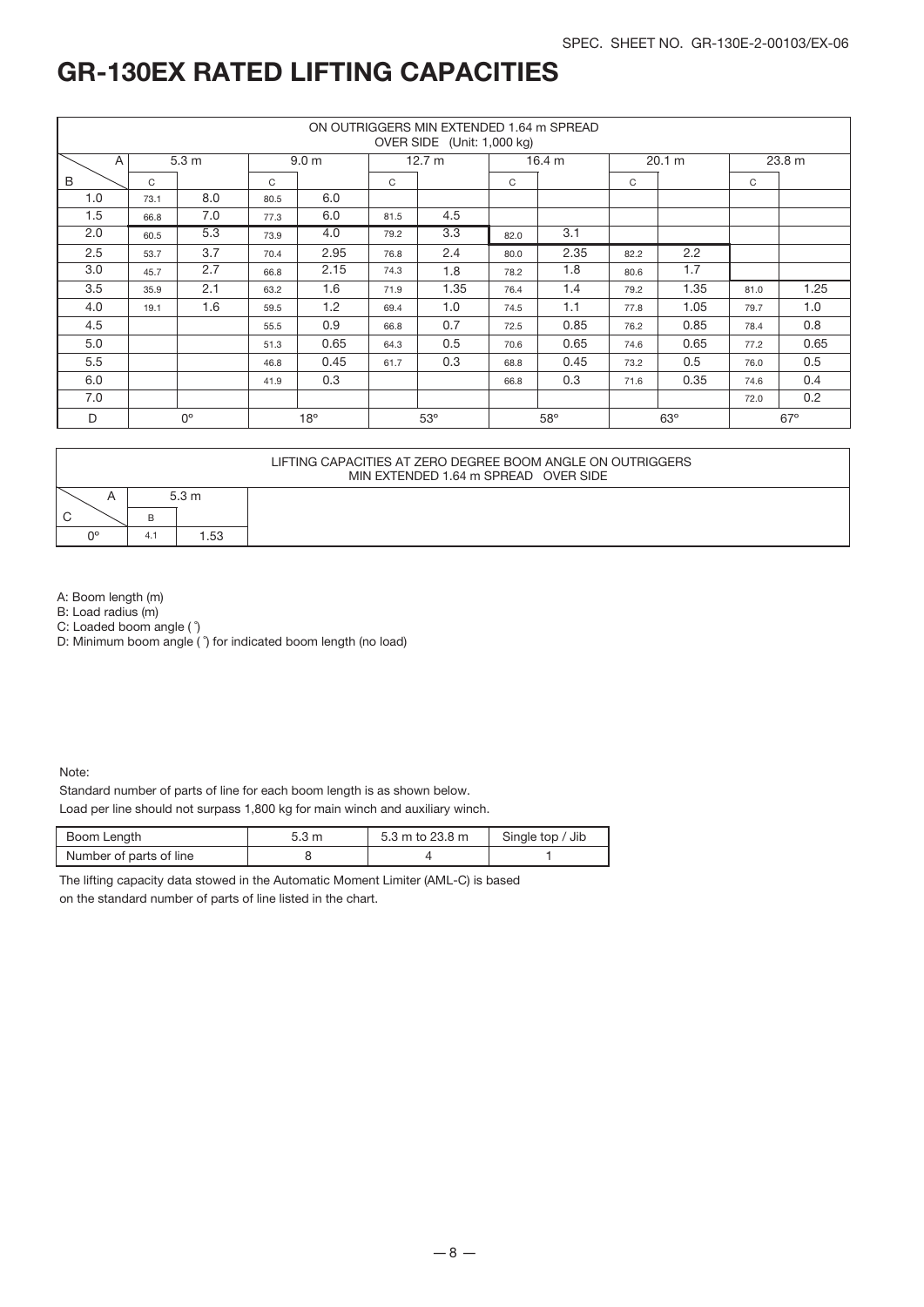|              |      |         |      |                         |      |          |      |          | ON OUTRIGGERS FULLY EXTENDED 4.7 m SPREAD<br>360° ROTATION (Unit: x 1,000 kg) |      |         |      |                         |      |          |      |          |
|--------------|------|---------|------|-------------------------|------|----------|------|----------|-------------------------------------------------------------------------------|------|---------|------|-------------------------|------|----------|------|----------|
|              |      |         |      | 23.8-m Boom + 3.6-m Jib |      |          |      |          |                                                                               |      |         |      | 23.8-m Boom + 5.5-m Jib |      |          |      |          |
| C            |      | 5° Tilt |      | 25° Tilt                |      | 45° Tilt |      | 60° Tilt | C                                                                             |      | 5° Tilt |      | 25° Tilt                |      | 45° Tilt |      | 60° Tilt |
|              | R    | W       | R    | W                       | R.   | W        | R    | W        |                                                                               | R    | W       | R    | W                       | R    | W        | R.   | W        |
| $82^\circ$   | 4.1  | 1.6     | 5.3  | 1.2                     | 6.3  | 1.0      | 6.6  | 0.65     | $82^\circ$                                                                    | 4.5  | 1.0     | 6.3  | 0.7                     | 7.8  | 0.65     | 8.4  | 0.4      |
| $80^\circ$   | 5.1  | 1.6     | 6.2  | 1.2                     | 7.2  | 1.0      | 7.5  | 0.65     | $80^\circ$                                                                    | 5.6  | 1.0     | 7.3  | 0.7                     | 8.8  | 0.65     | 9.3  | 0.4      |
| $77.5^\circ$ | 6.4  | 1.57    | 7.4  | 1.2                     | 8.3  | 0.96     | 8.6  | 0.65     | $77.5^\circ$                                                                  | 6.9  | 1.0     | 8.6  | 0.7                     | 9.9  | 0.64     | 10.3 | 0.4      |
| 75°          | 7.6  | 1.55    | 8.7  | 1.2                     | 9.4  | 0.93     | 9.6  | 0.65     | 75°                                                                           | 8.3  | 1.0     | 9.9  | 0.7                     | 11.1 | 0.63     | 11.5 | 0.4      |
| $72.5^\circ$ | 8.8  | 1.39    | 9.8  | 1.09                    | 10.5 | 0.89     | 10.7 | 0.65     | $72.5^\circ$                                                                  | 9.6  | 1.0     | 11.1 | 0.67                    | 12.3 | 0.6      | 12.5 | 0.4      |
| $70^\circ$   | 9.9  | 1.25    | 11.0 | 1.0                     | 11.6 | 0.85     | 11.7 | 0.65     | $70^\circ$                                                                    | 10.8 | 1.0     | 12.3 | 0.65                    | 13.3 | 0.58     | 13.5 | 0.4      |
| $67.5^\circ$ | 11.0 | 1.15    | 12.0 | 0.95                    | 12.6 | 0.81     | 12.7 | 0.65     | $67.5^\circ$                                                                  | 12.0 | 0.9     | 13.4 | 0.63                    | 14.4 | 0.55     | 14.5 | 0.4      |
| $65^\circ$   | 12.1 | 1.05    | 13.1 | 0.9                     | 13.6 | 0.77     | 13.6 | 0.65     | $65^\circ$                                                                    | 13.1 | 0.81    | 14.6 | 0.61                    | 15.4 | 0.52     | 15.5 | 0.4      |
| $62.5^\circ$ | 13.2 | 0.97    | 14.1 | 0.85                    | 14.6 | 0.73     | 14.6 | 0.65     | $62.5^\circ$                                                                  | 14.3 | 0.75    | 15.6 | 0.58                    | 16.4 | 0.5      | 16.4 | 0.4      |
| $60^\circ$   | 14.2 | 0.9     | 15.1 | 0.8                     | 15.5 | 0.7      | 15.5 | 0.65     | $60^\circ$                                                                    | 15.3 | 0.69    | 16.7 | 0.55                    | 17.3 | 0.48     | 17.3 | 0.4      |
| $57.5^\circ$ | 15.2 | 0.78    | 16.0 | 0.71                    | 16.4 | 0.65     |      |          | $57.5^\circ$                                                                  | 16.4 | 0.63    | 17.6 | 0.52                    | 18.2 | 0.46     |      |          |
| $55^\circ$   | 16.1 | 0.66    | 16.9 | 0.62                    | 17.3 | 0.61     |      |          | $55^{\circ}$                                                                  | 17.4 | 0.58    | 18.6 | 0.5                     | 19.1 | 0.45     |      |          |
| $52.5^\circ$ | 21.5 | 0.56    | 17.7 | 0.53                    | 18.1 | 0.52     |      |          | $52.5^\circ$                                                                  | 18.3 | 0.49    | 19.5 | 0.44                    | 19.9 | 0.41     |      |          |
| $50^\circ$   | 17.8 | 0.47    | 18.5 | 0.44                    | 18.8 | 0.44     |      |          | $50^\circ$                                                                    | 19.2 | 0.41    | 20.3 | 0.39                    | 20.7 | 0.38     |      |          |
| $47.5^\circ$ | 19.9 | 0.4     | 19.3 | 0.37                    | 19.5 | 0.37     |      |          | $47.5^\circ$                                                                  | 20.1 | 0.34    | 21.1 | 0.33                    | 21.4 | 0.32     |      |          |
| $45^\circ$   | 19.5 | 0.33    | 20.0 | 0.31                    | 20.2 | 0.31     |      |          | $45^\circ$                                                                    | 21.0 | 0.28    | 21.9 | 0.27                    | 22.1 | 0.26     |      |          |
| $42.5^\circ$ | 20.2 | 0.28    | 20.7 | 0.26                    |      |          |      |          | $42.5^\circ$                                                                  | 21.8 | 0.23    | 22.5 | 0.22                    |      |          |      |          |
| $40^\circ$   | 20.9 | 0.23    | 21.4 | 0.21                    |      |          |      |          | $40^{\circ}$                                                                  | 22.5 | 0.19    | 23.2 | 0.18                    |      |          |      |          |
| $37.5^\circ$ | 21.6 | 0.18    | 22.0 | 0.17                    |      |          |      |          |                                                                               |      |         |      |                         |      |          |      |          |
| $35^\circ$   | 22.2 | 0.14    | 22.6 | 0.14                    |      |          |      |          |                                                                               |      |         |      |                         |      |          |      |          |

|              |                                                 |                |      |                         |      |          |      | ON OUTRIGGERS MID EXTENDED 4.3 m SPREAD<br>OVER SIDE (Unit: $\times$ 1,000 kg) |              |              |                |              |                         |          |      |      |          |
|--------------|-------------------------------------------------|----------------|------|-------------------------|------|----------|------|--------------------------------------------------------------------------------|--------------|--------------|----------------|--------------|-------------------------|----------|------|------|----------|
|              |                                                 |                |      | 23.8-m Boom + 3.6-m Jib |      |          |      |                                                                                |              |              |                |              | 23.8-m Boom + 5.5-m Jib |          |      |      |          |
| C            |                                                 | $5^\circ$ Tilt |      | 25° Tilt                |      | 45° Tilt |      | 60° Tilt                                                                       | C            |              | $5^\circ$ Tilt |              | 25° Tilt                | 45° Tilt |      |      | 60° Tilt |
|              | $\mathsf{R}$                                    | W              | R    | W                       | R    | W        | R    | W                                                                              |              | $\mathsf{R}$ | W              | $\mathsf{R}$ | W                       | R        | W    | R    | W        |
| $82^\circ$   | 4.1                                             | 1.6            | 5.3  | 1.2                     | 6.3  | 1.0      | 6.6  | 0.65                                                                           | $82^\circ$   | 4.5          | 1.0            | 6.3          | 0.7                     | 7.8      | 0.65 | 8.4  | 0.4      |
| $80^\circ$   | 5.1                                             | 1.6            | 6.2  | 1.2                     | 7.2  | 1.0      | 7.5  | 0.65                                                                           | $80^\circ$   | 5.6          | 1.0            | 7.3          | 0.7                     | 8.8      | 0.65 | 9.3  | 0.4      |
| $77.5^\circ$ | 6.4                                             | 1.57           | 7.4  | 1.2                     | 8.3  | 0.96     | 8.6  | 0.65                                                                           | $77.5^\circ$ | 6.9          | 1.0            | 8.6          | 0.7                     | 9.9      | 0.64 | 10.3 | 0.4      |
| 75°          | 8.7<br>9.4<br>9.6<br>7.6<br>1.55<br>1.2<br>0.93 |                |      |                         |      | 0.65     | 75°  | 8.3                                                                            | 1.0          | 9.9          | 0.7            | 11.1         | 0.63                    | 11.5     | 0.4  |      |          |
| $72.5^\circ$ | 8.8                                             | 1.39           | 9.8  | 1.09                    | 10.5 | 0.89     | 10.7 | 0.65                                                                           | $72.5^\circ$ | 9.6          | 1.0            | 11.1         | 0.67                    | 12.3     | 0.6  | 12.5 | 0.4      |
| $70^\circ$   | 9.9                                             | 1.25           | 11.0 | 1.0                     | 11.6 | 0.85     | 11.7 | 0.65                                                                           | $70^\circ$   | 10.8         | 1.0            | 12.3         | 0.65                    | 13.3     | 0.58 | 13.5 | 0.4      |
| $67.5^\circ$ | 11.0                                            | 1.15           | 12.0 | 0.95                    | 12.6 | 0.81     | 12.7 | 0.65                                                                           | $67.5^\circ$ | 12.0         | 0.9            | 13.4         | 0.63                    | 14.4     | 0.55 | 14.5 | 0.4      |
| $65^\circ$   | 12.1                                            | 1.05           | 13.1 | 0.9                     | 13.6 | 0.77     | 13.6 | 0.65                                                                           | $65^\circ$   | 13.1         | 0.81           | 14.6         | 0.61                    | 15.4     | 0.52 | 15.5 | 0.4      |
| $62.5^\circ$ | 13.2                                            | 0.9            | 14.1 | 0.8                     | 14.6 | 0.72     | 14.6 | 0.65                                                                           | $62.5^\circ$ | 14.3         | 0.74           | 15.6         | 0.58                    | 16.4     | 0.5  | 16.4 | 0.4      |
| $60^\circ$   | 14.2                                            | 0.76           | 15.1 | 0.7                     | 15.5 | 0.67     | 15.5 | 0.65                                                                           | $60^\circ$   | 15.3         | 0.68           | 16.7         | 0.55                    | 17.3     | 0.48 | 17.3 | 0.4      |
| $57.5^\circ$ | 15.1                                            | 0.64           | 15.9 | 0.59                    | 16.4 | 0.57     |      |                                                                                | $57.5^\circ$ | 16.3         | 0.57           | 17.6         | 0.48                    | 18.2     | 0.45 |      |          |
| $55^\circ$   | 16.1                                            | 0.52           | 16.8 | 0.49                    | 17.2 | 0.47     |      |                                                                                | $55^{\circ}$ | 17.4         | 0.47           | 18.6         | 0.41                    | 19.1     | 0.42 |      |          |
| $52.5^\circ$ | 16.9                                            | 0.43           | 17.6 | 0.4                     | 18.0 | 0.39     |      |                                                                                | $52.5^\circ$ | 18.3         | 0.39           | 19.4         | 0.34                    | 19.9     | 0.35 |      |          |
| $50^\circ$   | 17.8                                            | 0.34           | 18.5 | 0.32                    | 18.8 | 0.31     |      |                                                                                | $50^\circ$   | 19.2         | 0.31           | 20.2         | 0.28                    | 20.6     | 0.29 |      |          |
| $47.5^\circ$ | 18.6                                            | 0.27           | 19.2 | 0.26                    | 19.5 | 0.25     |      |                                                                                | $47.5^\circ$ | 20.0         | 0.25           | 21.0         | 0.22                    | 21.3     | 0.23 |      |          |
| $45^\circ$   | 19.4                                            | 0.21           | 20.0 | 0.2                     | 20.2 | 0.19     |      |                                                                                | 45°          | 20.9         | 0.19           | 21.7         | 0.17                    | 22.0     | 0.17 |      |          |

C: Loaded boom angle ( º)

R: Load radius (m)

W: Rated lifting capacity (Unit: x 1,000 kg)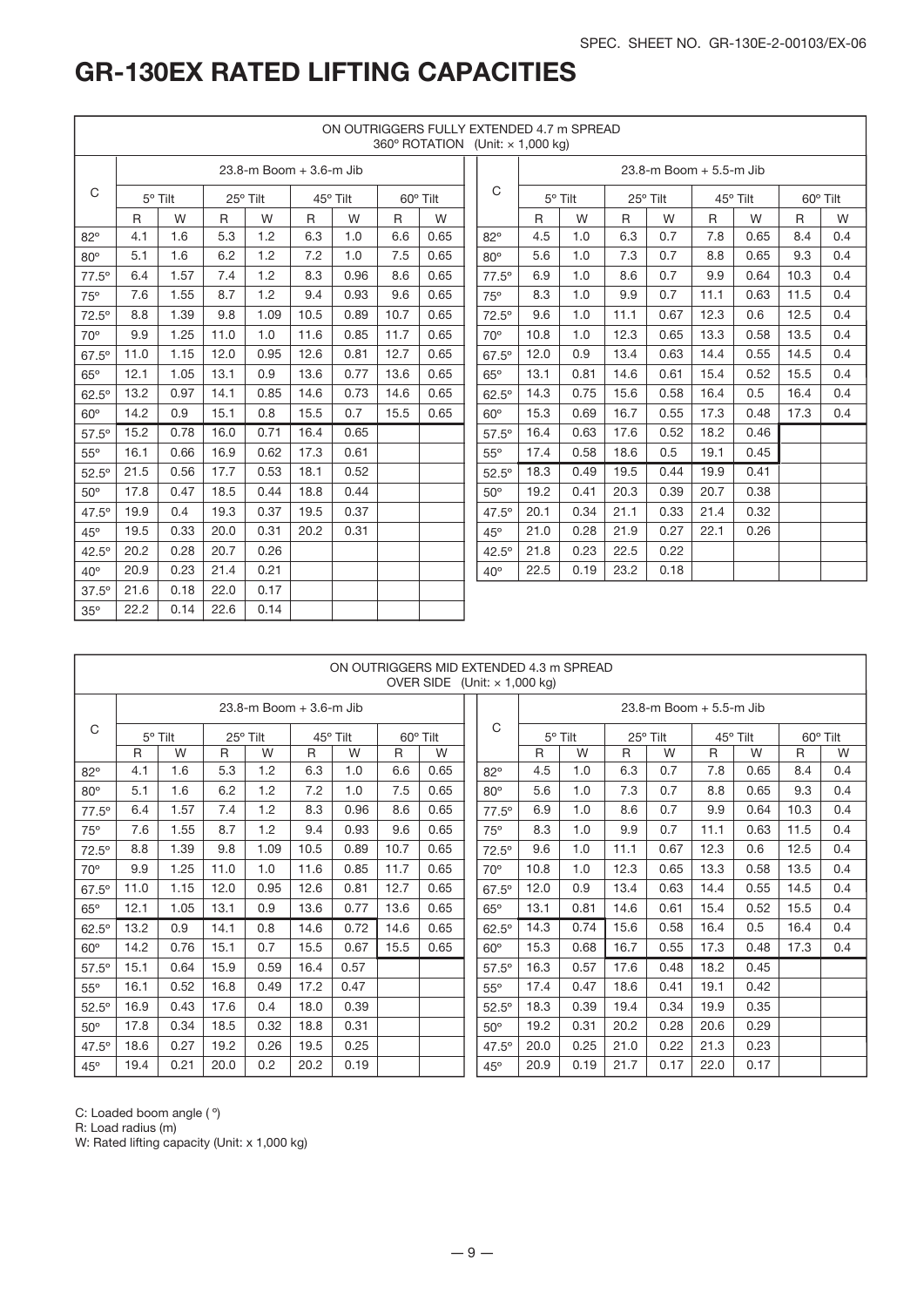|              |                  |      |          |                         |          |          |      | ON OUTRIGGERS MID EXTENDED 3.5 m SPREAD<br>OVER SIDE (Unit: $\times$ 1,000 kg) |                |      |         |          |                         |      |          |              |          |
|--------------|------------------|------|----------|-------------------------|----------|----------|------|--------------------------------------------------------------------------------|----------------|------|---------|----------|-------------------------|------|----------|--------------|----------|
|              |                  |      |          | 23.8-m Boom + 3.6-m Jib |          |          |      |                                                                                |                |      |         |          | 23.8-m Boom + 5.5-m Jib |      |          |              |          |
| C            | $5^{\circ}$ Tilt |      | 25° Tilt |                         | 45° Tilt | 60° Tilt |      |                                                                                | C              |      | 5° Tilt | 25° Tilt |                         |      | 45° Tilt |              | 60° Tilt |
|              | R                | W    | R        | W                       | R        | W        | R    | W                                                                              |                | R    | W       | R        | W                       | R    | W        | $\mathsf{R}$ | W        |
| $82^\circ$   | 4.1              | 1.6  | 5.3      | 1.2                     | 6.3      | 1.0      | 6.6  | 0.65                                                                           | $82^\circ$     | 4.5  | 1.0     | 6.3      | 0.7                     | 7.8  | 0.65     | 8.4          | 0.4      |
| $80^\circ$   | 5.1              | 1.6  | 6.2      | 1.2                     | 7.2      | 1.0      | 7.5  | 0.65                                                                           | $80^\circ$     | 5.6  | 1.0     | 7.3      | 0.7                     | 8.8  | 0.65     | 9.3          | 0.4      |
| $77.5^\circ$ | 6.4              | 1.57 | 7.4      | 1.2                     | 8.3      | 0.96     | 8.6  | 0.65                                                                           | $77.5^{\circ}$ | 6.9  | 1.0     | 8.6      | 0.7                     | 9.9  | 0.64     | 10.3         | 0.4      |
| $75^\circ$   | 7.6              | 1.55 | 8.7      | 1.2                     | 9.4      | 0.93     | 9.6  | 0.65                                                                           | 75°            | 8.3  | 1.0     | 9.9      | 0.7                     | 11.1 | 0.63     | 11.5         | 0.4      |
| $72.5^\circ$ | 8.8              | 1.28 | 9.8      | 1.05                    | 10.5     | 0.88     | 10.7 | 0.65                                                                           | $72.5^\circ$   | 9.6  | 1.0     | 11.1     | 0.67                    | 12.3 | 0.6      | 12.5         | 0.4      |
| $70^{\circ}$ | 9.9              | 1.01 | 11.0     | 0.9                     | 11.6     | 0.83     | 11.7 | 0.65                                                                           | $70^{\circ}$   | 10.8 | 1.0     | 12.3     | 0.65                    | 13.3 | 0.58     | 13.5         | 0.4      |
| $67.5^\circ$ | 10.9             | 0.84 | 12.0     | 0.74                    | 12.6     | 0.72     | 12.7 | 0.6                                                                            | $67.5^\circ$   | 12.0 | 0.79    | 13.4     | 0.54                    | 14.4 | 0.5      | 14.5         | 0.4      |
| $65^\circ$   | 12.0             | 0.67 | 13.0     | 0.59                    | 13.6     | 0.61     | 13.6 | 0.55                                                                           | $65^\circ$     | 13.1 | 0.58    | 14.5     | 0.44                    | 15.4 | 0.42     | 15.5         | 0.4      |
| $62.5^\circ$ | 13.0             | 0.54 | 13.9     | 0.48                    | 14.5     | 0.5      | 14.6 | 0.45                                                                           | $62.5^\circ$   | 14.1 | 0.46    | 15.4     | 0.37                    | 16.3 | 0.35     | 16.4         | 0.32     |
| $60^\circ$   | 14.0             | 0.42 | 14.9     | 0.39                    | 15.4     | 0.39     | 15.5 | 0.36                                                                           | $60^\circ$     | 15.1 | 0.35    | 16.4     | 0.3                     | 17.2 | 0.29     | 17.3         | 0.25     |
| $57.5^\circ$ | 14.9             | 0.32 | 15.8     | 0.23                    | 16.3     | 0.28     |      |                                                                                | $57.5^\circ$   | 16.1 | 0.26    | 17.4     | 0.23                    | 18.1 | 0.22     |              |          |
| $55^{\circ}$ | 15.8             | 0.22 | 16.7     | 0.22                    | 17.1     | 0.18     |      |                                                                                | $55^{\circ}$   | 17.1 | 0.18    | 18.3     | 0.17                    | 18.9 | 0.15     |              |          |

|                |                                                           |      |      |                                 |      |      |      | ON OUTRIGGERS MID EXTENDED 2.5 m SPREAD<br>OVER SIDE (Unit: $\times$ 1,000 kg) |  |                |                |                                 |          |     |      |          |          |      |
|----------------|-----------------------------------------------------------|------|------|---------------------------------|------|------|------|--------------------------------------------------------------------------------|--|----------------|----------------|---------------------------------|----------|-----|------|----------|----------|------|
|                |                                                           |      |      | $23.8 - m$ Boom $+ 3.6 - m$ Jib |      |      |      |                                                                                |  |                |                | $23.8 - m$ Boom $+ 5.5 - m$ Jib |          |     |      |          |          |      |
| C              | $5^\circ$ Tilt<br>25° Tilt<br>45° Tilt<br>$60^\circ$ Tilt |      |      |                                 |      |      |      |                                                                                |  | C              | $5^\circ$ Tilt |                                 | 25° Tilt |     |      | 45° Tilt | 60° Tilt |      |
|                | R                                                         | W    | R    | W                               | R    | W    | R    | W                                                                              |  |                | R              | W                               | R        | W   | R    | W        | R        | W    |
| $82^\circ$     | 4.1                                                       | 6.1  | 5.3  | 1.2                             | 6.3  | 1.0  | 6.6  | 0.65                                                                           |  | $82^\circ$     | 4.5            | 1.0                             | 6.3      | 0.7 | 7.8  | 0.65     | 8.4      | 0.4  |
| $80^\circ$     | 5.1                                                       | 1.3  | 6.2  | 1.0                             | 7.1  | 0.86 | 7.5  | 0.58                                                                           |  | $80^\circ$     | 5.6            | 0.83                            | 7.3      | 0.6 | 8.8  | 0.56     | 9.3      | 0.4  |
| $77.5^{\circ}$ | 6.3                                                       | 0.95 | 7.4  | 0.75                            | 8.2  | 0.68 | 8.6  | 0.49                                                                           |  | $77.5^{\circ}$ | 6.9            | 0.66                            | 8.5      | 0.5 | 9.9  | 0.48     | 10.3     | 0.4  |
| $75^\circ$     | 7.5                                                       | 0.6  | 8.5  | 0.5                             | 9.4  | 0.5  | 9.6  | 0.4                                                                            |  | 75°            | 8.3            | 0.5                             | 9.8      | 0.4 | 11.1 | 0.4      | 11.5     | 0.4  |
| $72.5^\circ$   | 8.6                                                       | 0.42 | 9.6  | 0.35                            | 10.4 | 0.35 | 10.7 | 0.3                                                                            |  | $72.5^{\circ}$ | 9.4            | 0.35                            | 10.9     | 0.3 | 12.1 | 0.3      | 12.5     | 0.29 |
| $70^\circ$     | 9.7                                                       | 0.25 | 10.7 | 0.2                             | 11.4 | 0.2  | 11.6 | 0.2                                                                            |  | $70^\circ$     | 10.4           | 0.2                             | 12.0     | 0.2 | 13.2 | 0.2      | 13.5     | 0.18 |

C: Boom angle (  $\degree$ )

R: Load radius (m)

W :Rated lifting capacity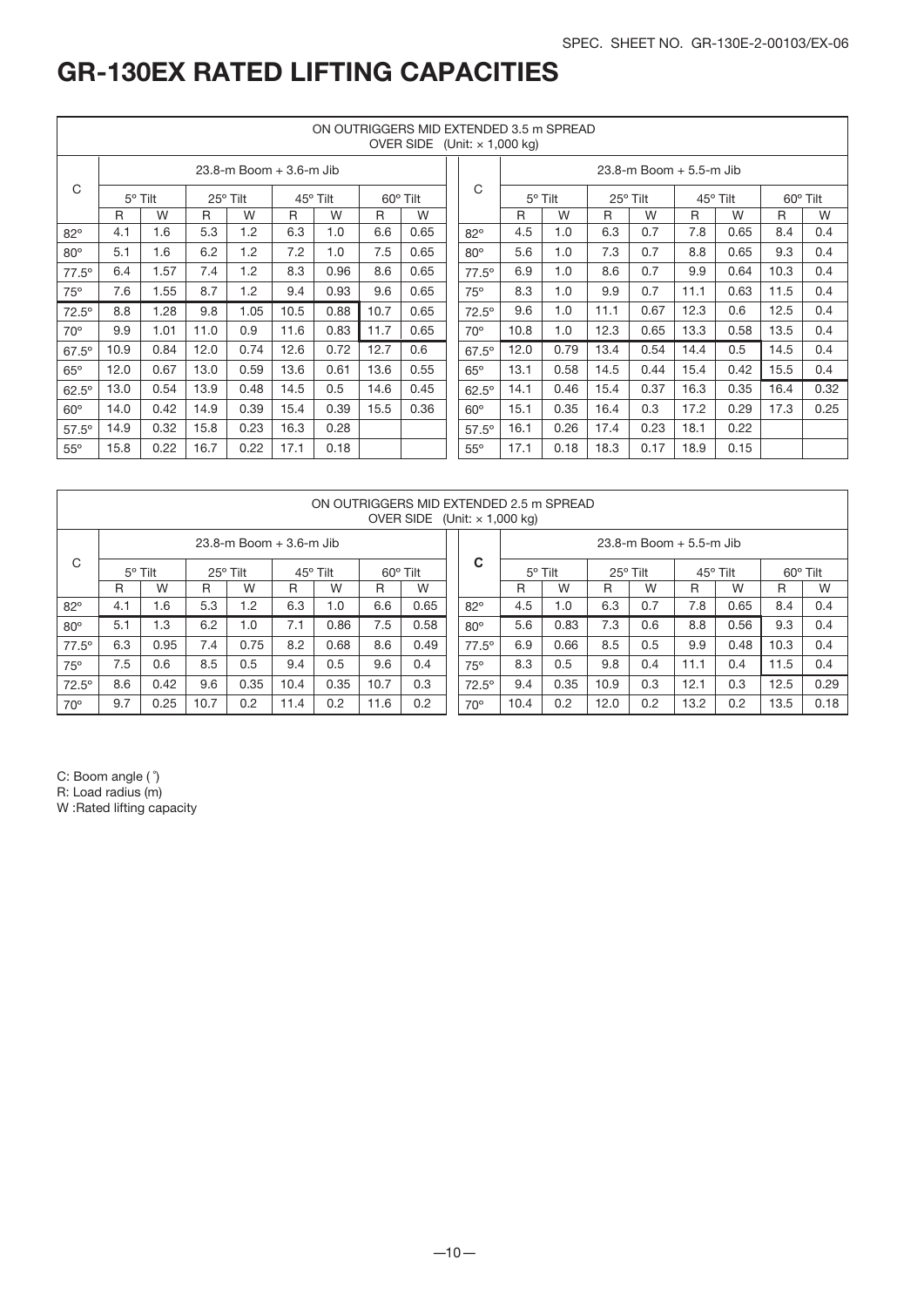|              |              |         |      |                         |      |          |              |          | ON OUTRIGGERS FULLY EXTENDED 4.7 m SPREAD<br>360° ROTATION (Unit: x 1,000 kg) |              |         |      |                         |      |          |      |          |
|--------------|--------------|---------|------|-------------------------|------|----------|--------------|----------|-------------------------------------------------------------------------------|--------------|---------|------|-------------------------|------|----------|------|----------|
|              |              |         |      | 20.1-m Boom + 3.6-m Jib |      |          |              |          |                                                                               |              |         |      | 20.1-m Boom + 5.5-m Jib |      |          |      |          |
| C            |              | 5° Tilt |      | 25° Tilt                |      | 45° Tilt |              | 60° Tilt | C                                                                             |              | 5° Tilt |      | 25° Tilt                |      | 45° Tilt |      | 60° Tilt |
|              | $\mathsf{R}$ | W       | R    | W                       | R    | W        | $\mathsf{R}$ | W        |                                                                               | $\mathsf{R}$ | W       | R    | W                       | R    | W        | R    | W        |
| $82^\circ$   | 3.5          | 1.6     | 4.7  | 1.4                     | 5.6  | 1.0      | 6.0          | 0.65     | $82^\circ$                                                                    | 3.9          | 1.0     | 5.8  | 1.0                     | 7.1  | 0.65     | 7.8  | 0.4      |
| $80^\circ$   | 4.3          | 1.6     | 5.5  | 1.4                     | 6.4  | 1.0      | 6.7          | 0.65     | $80^\circ$                                                                    | 4.8          | 1.0     | 6.7  | 1.0                     | 8.0  | 0.65     | 8.6  | 0.4      |
| $77.5^\circ$ | 5.3          | 1.6     | 6.5  | 1.35                    | 7.3  | 0.98     | 7.6          | 0.65     | $77.5^\circ$                                                                  | 6.0          | 1.0     | 7.8  | 0.94                    | 9.0  | 0.64     | 9.4  | 0.4      |
| $75^\circ$   | 6.4          | 1.6     | 7.5  | 1.3                     | 8.3  | 0.95     | 8.5          | 0.65     | 75°                                                                           | 7.1          | 1.0     | 8.8  | 0.88                    | 9.9  | 0.63     | 10.4 | 0.4      |
| $72.5^\circ$ | 7.4          | 1.52    | 8.4  | 1.22                    | 9.2  | 0.92     | 9.4          | 0.65     | $72.5^\circ$                                                                  | 8.2          | 1.0     | 9.8  | 0.83                    | 10.9 | 0.6      | 11.3 | 0.4      |
| $70^{\circ}$ | 8.4          | 1.45    | 9.4  | 1.15                    | 10.1 | 0.9      | 10.2         | 0.65     | $70^\circ$                                                                    | 9.2          | 1.0     | 10.8 | 0.79                    | 11.8 | 0.58     | 12.1 | 0.4      |
| $67.5^\circ$ | 9.3          | 1.35    | 10.3 | 1.07                    | 11.0 | 0.88     | 11.1         | 0.65     | $67.5^\circ$                                                                  | 10.3         | 0.98    | 11.8 | 0.75                    | 12.7 | 0.57     | 13.0 | 0.4      |
| $65^\circ$   | 10.3         | 1.25    | 11.2 | 1.0                     | 11.8 | 0.86     | 11.8         | 0.65     | $65^\circ$                                                                    | 11.3         | 0.96    | 12.8 | 0.72                    | 13.6 | 0.55     | 13.7 | 0.4      |
| $62.5^\circ$ | 11.2         | 1.17    | 20.4 | 0.95                    | 12.6 | 0.83     | 12.7         | 0.65     | $62.5^\circ$                                                                  | 12.3         | 0.9     | 13.7 | 0.69                    | 14.5 | 0.53     | 14.6 | 0.4      |
| $60^\circ$   | 12.1         | 1.1     | 12.9 | 0.9                     | 13.4 | 0.8      | 13.4         | 0.65     | $60^\circ$                                                                    | 13.2         | 0.84    | 14.5 | 0.67                    | 15.2 | 0.52     | 15.3 | 0.4      |
| $57.5^\circ$ | 12.9         | 1.0     | 13.7 | 0.83                    | 14.2 | 0.75     |              |          | $57.5^{\circ}$                                                                | 14.1         | 0.78    | 15.4 | 0.63                    | 16.1 | 0.51     |      |          |
| $55^\circ$   | 13.7         | 0.9     | 14.5 | 0.75                    | 14.9 | 0.7      |              |          | $55^\circ$                                                                    | 15.0         | 0.73    | 16.2 | 0.6                     | 16.8 | 0.49     |      |          |
| $52.5^\circ$ | 14.5         | 0.77    | 15.2 | 0.68                    | 15.6 | 0.62     |              |          | $52.5^\circ$                                                                  | 15.9         | 0.64    | 17.0 | 0.54                    | 17.5 | 0.47     |      |          |
| $50^\circ$   | 15.2         | 0.66    | 15.9 | 0.6                     | 16.2 | 0.54     |              |          | $50^\circ$                                                                    | 16.6         | 0.56    | 17.7 | 0.48                    | 18.1 | 0.45     |      |          |
| $47.5^\circ$ | 16.0         | 0.57    | 16.6 | 0.52                    | 16.9 | 0.47     |              |          | $47.5^\circ$                                                                  | 17.4         | 0.48    | 18.4 | 0.42                    | 18.7 | 0.38     |      |          |
| $45^\circ$   | 16.7         | 0.48    | 17.2 | 0.44                    | 17.5 | 0.41     |              |          | 45°                                                                           | 18.1         | 0.4     | 19.1 | 0.36                    | 19.3 | 0.32     |      |          |
| $42.5^\circ$ | 17.3         | 0.41    | 17.8 | 0.37                    |      |          |              |          | $42.5^\circ$                                                                  | 18.8         | 0.33    | 19.7 | 0.3                     |      |          |      |          |
| $40^{\circ}$ | 17.9         | 0.34    | 18.5 | 0.31                    |      |          |              |          | $40^{\circ}$                                                                  | 19.5         | 0.27    | 20.3 | 0.24                    |      |          |      |          |
| $37.5^\circ$ | 18.5         | 0.28    | 19.0 | 0.26                    |      |          |              |          | $37.5^\circ$                                                                  | 20.1         | 0.22    | 20.8 | 0.2                     |      |          |      |          |
| $35^\circ$   | 19.1         | 0.22    | 19.5 | 0.21                    |      |          |              |          | $35^\circ$                                                                    | 20.7         | 0.17    | 21.4 | 0.16                    |      |          |      |          |

|                | ON OUTRIGGERS MID EXTENDED 4.3 m SPREAD<br>OVER SIDE (Unit: $\times$ 1,000 kg) |                |              |                         |      |          |              |                 |                |      |                  |              |                         |              |          |              |          |
|----------------|--------------------------------------------------------------------------------|----------------|--------------|-------------------------|------|----------|--------------|-----------------|----------------|------|------------------|--------------|-------------------------|--------------|----------|--------------|----------|
|                |                                                                                |                |              | 20.1-m Boom + 3.6-m Jib |      |          |              |                 |                |      |                  |              | 20.1-m Boom + 5.5-m Jib |              |          |              |          |
| C              |                                                                                | $5^\circ$ Tilt |              | 25° Tilt                |      | 45° Tilt |              | $60^\circ$ Tilt | C              |      | $5^{\circ}$ Tilt |              | 25° Tilt                |              | 45° Tilt |              | 60° Tilt |
|                | $\mathsf{R}$                                                                   | W              | $\mathsf{R}$ | W                       | R    | W        | $\mathsf{R}$ | W               |                | R    | W                | $\mathsf{R}$ | W                       | $\mathsf{R}$ | W        | $\mathsf{R}$ | W        |
| $82^\circ$     | 3.5                                                                            | 1.6            | 4.7          | 1.4                     | 5.6  | 1.0      | 6.0          | 0.65            | $82^\circ$     | 3.9  | 1.0              | 5.8          | 1.0                     | 7.1          | 0.65     | 7.8          | 0.4      |
| $80^\circ$     | 4.3                                                                            | 1.6            | 5.5          | 1.4                     | 6.4  | 1.0      | 6.7          | 0.65            | $80^\circ$     | 4.8  | 1.0              | 6.7          | 1.0                     | 8.0          | 0.65     | 8.6          | 0.4      |
| $77.5^{\circ}$ | 5.3                                                                            | 1.6            | 6.5          | 1.35                    | 7.3  | 0.98     | 7.6          | 0.65            | $77.5^{\circ}$ | 6.0  | 1.0              | 7.8          | 0.94                    | 9.0          | 0.64     | 9.4          | 0.4      |
| 75°            | 6.4                                                                            | 1.6            | 7.5          | 1.3                     | 8.3  | 0.95     | 8.5          | 0.65            | 75°            | 7.1  | 1.0              | 8.8          | 0.88                    | 9.9          | 0.63     | 10.4         | 0.4      |
| $72.5^\circ$   | 7.4                                                                            | 1.52           | 8.4          | 1.22                    | 9.2  | 0.92     | 9.4          | 0.65            | $72.5^{\circ}$ | 8.2  | 1.0              | 9.8          | 0.83                    | 10.9         | 0.6      | 11.3         | 0.4      |
| $70^{\circ}$   | 8.4                                                                            | 1.45           | 9.4          | 1.15                    | 10.1 | 0.9      | 10.2         | 0.65            | $70^\circ$     | 9.2  | 1.0              | 10.8         | 0.79                    | 11.8         | 0.58     | 12.1         | 0.4      |
| $67.5^\circ$   | 9.3                                                                            | 1.35           | 10.3         | 1.07                    | 11.0 | 0.88     | 11.1         | 0.65            | $67.5^\circ$   | 10.3 | 0.98             | 11.8         | 0.75                    | 12.7         | 0.57     | 13.0         | 0.4      |
| $65^\circ$     | 10.3                                                                           | 1.25           | 11.2         | 1.0                     | 11.8 | 0.86     | 11.8         | 0.65            | $65^\circ$     | 11.3 | 0.96             | 12.8         | 0.72                    | 13.6         | 0.55     | 13.7         | 0.4      |
| $62.5^\circ$   | 11.2                                                                           | 1.17           | 20.4         | 0.95                    | 12.6 | 0.83     | 12.7         | 0.65            | $62.5^{\circ}$ | 12.3 | 0.9              | 13.7         | 0.69                    | 14.5         | 0.53     | 14.6         | 0.4      |
| $60^\circ$     | 12.0                                                                           | 1.0            | 12.9         | 0.9                     | 13.4 | 0.8      | 13.4         | 0.65            | $60^\circ$     | 13.2 | 0.84             | 14.5         | 0.67                    | 15.2         | 0.52     | 15.3         | 0.4      |
| $57.5^\circ$   | 12.9                                                                           | 0.86           | 13.7         | 0.78                    | 14.1 | 0.71     |              |                 | $57.5^\circ$   | 14.1 | 0.73             | 15.4         | 0.63                    | 16.1         | 0.51     |              |          |
| $55^\circ$     | 13.7                                                                           | 0.72           | 14.4         | 0.66                    | 14.9 | 0.62     |              |                 | $55^\circ$     | 15.0 | 0.63             | 16.2         | 0.55                    | 16.8         | 0.49     |              |          |
| $52.5^\circ$   | 14.5                                                                           | 0.6            | 15.2         | 0.53                    | 15.6 | 0.52     |              |                 | $52.5^\circ$   | 15.8 | 0.51             | 18.5         | 0.46                    | 17.5         | 0.41     |              |          |
| $50^\circ$     | 15.2                                                                           | 0.49           | 15.9         | 0.44                    | 16.2 | 0.43     |              |                 | $50^\circ$     | 16.6 | 0.41             | 17.7         | 0.37                    | 18.1         | 0.34     |              |          |
| $47.5^\circ$   | 15.9                                                                           | 0.4            | 16.6         | 0.36                    | 16.8 | 0.35     |              |                 | $47.5^\circ$   | 17.4 | 0.33             | 18.3         | 0.29                    | 18.7         | 0.27     |              |          |
| $45^{\circ}$   | 16.6                                                                           | 0.31           | 17.2         | 0.28                    | 17.4 | 0.28     |              |                 | $45^\circ$     | 18.1 | 0.26             | 19.0         | 0.22                    | 19.2         | 0.21     |              |          |
| $42.5^\circ$   | 17.2                                                                           | 0.24           | 17.8         | 0.22                    |      |          |              |                 | $42.5^\circ$   | 18.8 | 0.2              |              |                         |              |          |              |          |

C: Loaded boom angle ( º)

R: Load radius (m)

W: Rated lifting capacity (Unit: x 1,000 kg)

40<sup>°</sup> 17.8 0.18 18.4 0.17 1 40<sup>°</sup> 19.5 0.15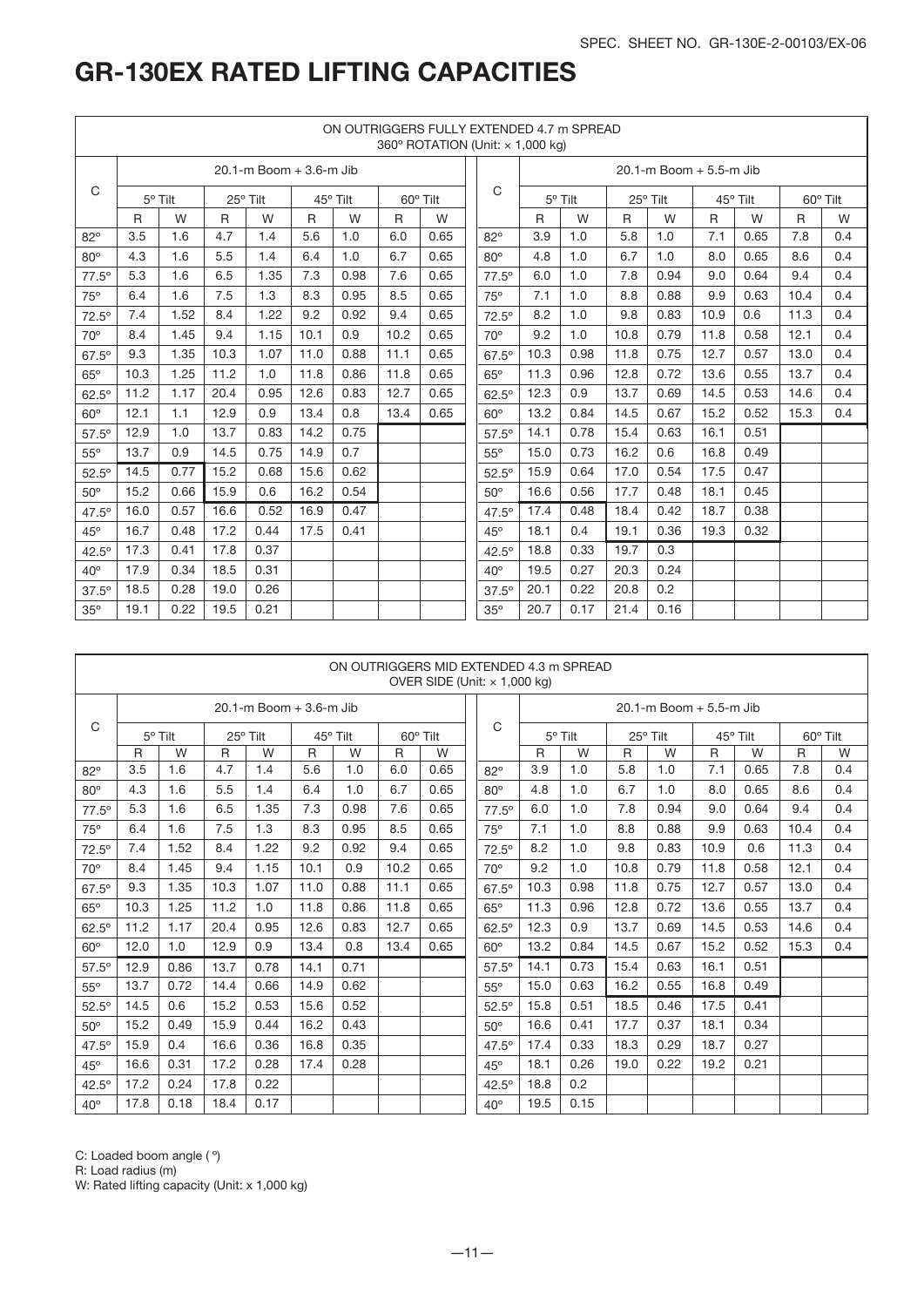|              | ON OUTRIGGERS MID EXTENDED 3.5 m SPREAD<br>OVER SIDE (Unit: $\times$ 1,000 kg) |                |      |                         |      |          |      |          |                |      |         |      |                         |      |          |              |          |
|--------------|--------------------------------------------------------------------------------|----------------|------|-------------------------|------|----------|------|----------|----------------|------|---------|------|-------------------------|------|----------|--------------|----------|
|              |                                                                                |                |      | 20.1-m Boom + 3.6-m Jib |      |          |      |          |                |      |         |      | 20.1-m Boom + 5.5-m Jib |      |          |              |          |
| C            |                                                                                | $5^\circ$ Tilt |      | 25° Tilt                |      | 45° Tilt |      | 60° Tilt | C              |      | 5° Tilt |      | 25° Tilt                |      | 45° Tilt |              | 60° Tilt |
|              | R                                                                              | W              | R    | W                       | R    | W        | R    | W        |                | R    | W       | R    | W                       | R    | W        | $\mathsf{R}$ | W        |
| $82^\circ$   | 3.5                                                                            | 1.6            | 4.7  | 1.4                     | 5.6  | 1.0      | 6.0  | 0.65     | $82^\circ$     | 3.9  | 1.0     | 5.8  | 1.0                     | 7.1  | 0.65     | 7.8          | 0.4      |
| $80^\circ$   | 4.3                                                                            | 1.6            | 5.5  | 1.4                     | 6.4  | 1.0      | 6.7  | 0.65     | $80^\circ$     | 4.8  | 1.0     | 6.7  | 1.0                     | 8.0  | 0.65     | 8.6          | 0.4      |
| $77.5^\circ$ | 5.3                                                                            | 1.6            | 6.5  | 1.35                    | 7.3  | 0.98     | 7.6  | 0.65     | $77.5^\circ$   | 6.0  | 1.0     | 7.8  | 0.94                    | 9.0  | 0.64     | 9.4          | 0.4      |
| $75^\circ$   | 6.4                                                                            | 1.6            | 7.5  | 1.3                     | 8.3  | 0.95     | 8.5  | 0.65     | 75°            | 7.1  | 1.0     | 8.8  | 0.88                    | 9.9  | 0.63     | 10.4         | 0.4      |
| $72.5^\circ$ | 7.4                                                                            | 1.35           | 8.4  | 1.15                    | 9.2  | 0.92     | 9.4  | 0.65     | $72.5^{\circ}$ | 8.2  | 1.0     | 9.8  | 0.83                    | 10.9 | 0.6      | 11.3         | 0.4      |
| $70^{\circ}$ | 8.4                                                                            | 1.1            | 9.4  | 1.0                     | 10.1 | 0.9      | 10.2 | 0.65     | $70^\circ$     | 9.2  | 1.0     | 10.8 | 0.79                    | 11.8 | 0.58     | 12.1         | 0.4      |
| $67.5^\circ$ | 9.3                                                                            | 0.95           | 10.3 | 0.85                    | 11.0 | 0.82     | 11.1 | 0.65     | $67.5^\circ$   | 10.2 | 0.85    | 11.8 | 0.7                     | 12.7 | 0.57     | 13.0         | 0.4      |
| $65^\circ$   | 10.2                                                                           | 0.8            | 11.1 | 0.7                     | 11.8 | 0.75     | 11.8 | 0.65     | $65^\circ$     | 11.2 | 0.7     | 12.8 | 0.62                    | 13.6 | 0.55     | 13.7         | 0.4      |
| $62.5^\circ$ | 11.1                                                                           | 0.68           | 12.0 | 0.6                     | 12.6 | 0.61     | 12.7 | 0.56     | $62.5^\circ$   | 12.2 | 0.6     | 13.6 | 0.52                    | 14.4 | 0.45     | 14.6         | 0.4      |
| $60^\circ$   | 11.9                                                                           | 0.57           | 12.8 | 0.51                    | 13.4 | 0.47     | 13.4 | 0.47     | $60^\circ$     | 13.0 | 0.5     | 14.4 | 0.42                    | 15.2 | 0.36     | 15.3         | 0.4      |
| $57.5^\circ$ | 12.8                                                                           | 0.45           | 13.6 | 0.39                    | 14.1 | 0.36     |      |          | $57.5^\circ$   | 13.9 | 0.38    | 15.2 | 0.32                    | 15.9 | 0.28     |              |          |
| $55^{\circ}$ | 13.6                                                                           | 0.33           | 14.4 | 0.28                    | 14.8 | 0.26     |      |          | $55^\circ$     | 14.8 | 0.27    | 16.1 | 0.22                    | 16.7 | 0.2      |              |          |
| $52.5^\circ$ | 14.3                                                                           | 0.24           |      |                         |      |          |      |          | $52.5^\circ$   |      |         |      |                         |      |          |              |          |
| $50^\circ$   | 15.1                                                                           | 0.15           |      |                         |      |          |      |          | $50^\circ$     |      |         |      |                         |      |          |              |          |

|                | ON OUTRIGGERS MID EXTENDED 2.5 m SPREAD<br>OVER SIDE (Unit: $\times$ 1,000 kg) |      |      |                                 |      |          |      |          |                |                |      |          |                                 |          |      |          |      |
|----------------|--------------------------------------------------------------------------------|------|------|---------------------------------|------|----------|------|----------|----------------|----------------|------|----------|---------------------------------|----------|------|----------|------|
|                |                                                                                |      |      | $20.1 - m$ Boom $+ 3.6 - m$ Jib |      |          |      |          | C              |                |      |          | $20.1 - m$ Boom $+ 5.5 - m$ Jib |          |      |          |      |
| C              | $5^\circ$ Tilt                                                                 |      |      | 25° Tilt                        |      | 45° Tilt |      | 60° Tilt |                | $5^\circ$ Tilt |      | 25° Tilt |                                 | 45° Tilt |      | 60° Tilt |      |
|                | R                                                                              | W    | R    | W                               | R    | W        | R    | W        |                | R              | W    | R        | W                               | R        | W    | R        | W    |
| $82^\circ$     | 3.5                                                                            | 1.6  | 4.7  | 1.4                             | 5.6  | 1.0      | 6.0  | 0.65     | $82^\circ$     | 3.9            | 1.0  | 5.8      | 1.0                             | 7.1      | 0.65 | 7.8      | 0.4  |
| $80^\circ$     | 4.2                                                                            | .37  | 5.4  | 1.2                             | 6.3  | 0.9      | 6.7  | 0.65     | $80^\circ$     | 4.8            | 0.96 | 6.7      | 0.86                            | 8.0      | 0.6  | 8.6      | 0.4  |
| $77.5^{\circ}$ | 5.3                                                                            | 1.08 | 6.4  | 0.95                            | 7.3  | 0.8      | 7.6  | 0.65     | $77.5^{\circ}$ | 6.0            | 0.93 | 7.8      | 0.73                            | 9.0      | 0.55 | 9.4      | 0.4  |
| 75°            | 6.3                                                                            | 0.8  | 7.5  | 0.7                             | 8.3  | 0.7      | 8.5  | 0.65     | 75°            | 7.1            | 0.9  | 8.8      | 0.6                             | 9.9      | 0.5  | 10.4     | 0.4  |
| $72.5^\circ$   | 7.2                                                                            | 0.6  | 8.4  | 0.52                            | 9.1  | 0.55     | 9.4  | 0.54     | $72.5^\circ$   | 8.0            | 0.65 | 9.7      | 0.45                            | 10.8     | 0.4  | 11.3     | 0.33 |
| $70^\circ$     | 8.2                                                                            | 0.4  | 9.3  | 0.35                            | 10.0 | 0.4      | 10.2 | 0.44     | $70^\circ$     | 9.0            | 0.4  | 10.7     | 0.3                             | 11.7     | 0.3  | 12.1     | 0.27 |
| $67.5^\circ$   | 9.1                                                                            | 0.3  | 10.1 | 0.27                            | 10.8 | 0.29     | 11.0 | 0.31     | $67.5^\circ$   | 10.0           | 0.3  |          |                                 |          |      |          |      |
| $65^\circ$     | 10.1                                                                           | 0.2  | 11.1 | 0.2                             | 11.7 | 0.18     | 11.8 | 0.18     | $65^\circ$     | 11.0           | 0.2  |          |                                 |          |      |          |      |

C: Boom angle ( ˚)

R: Load radius (m)

W :Rated lifting capacity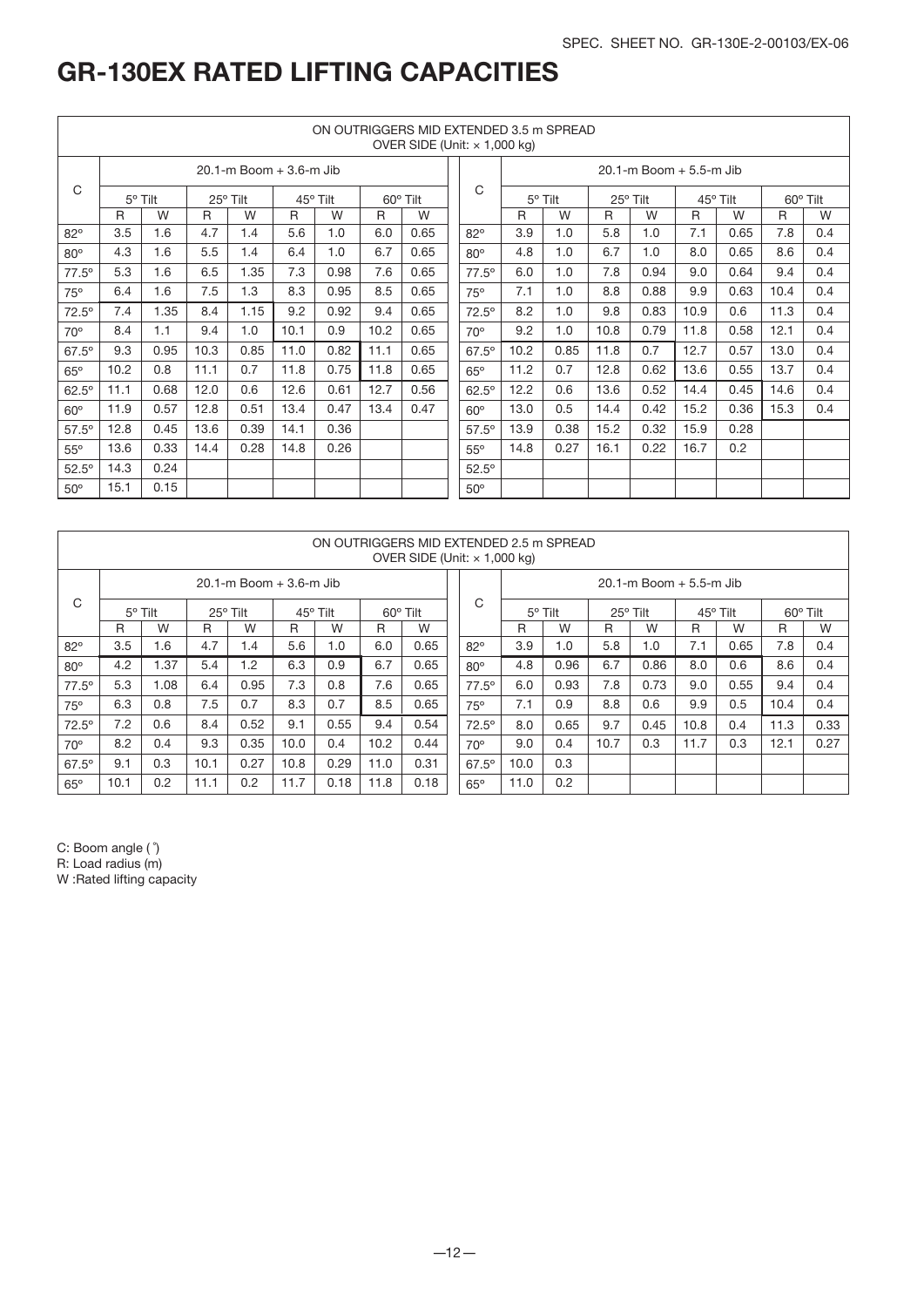|                  |               |                  |      |                            |            | ON RUBBER STATIONARY |             |                  |            |                  |            |        |
|------------------|---------------|------------------|------|----------------------------|------------|----------------------|-------------|------------------|------------|------------------|------------|--------|
|                  |               |                  |      | Over Front                 |            |                      |             |                  |            | 360° Rotation    |            |        |
| A                |               | 5.3 <sub>m</sub> |      | 12.7 m<br>9.0 <sub>m</sub> |            |                      |             | 5.3 <sub>m</sub> |            | 9.0 <sub>m</sub> |            | 12.7 m |
| B                | $\mathcal{C}$ |                  | C    |                            | C          |                      | C           |                  | C          |                  | C          |        |
| 1.0              | 73.1          | 3.6              | 80.5 | 3.6                        |            |                      | 73.1        | 2.8              | 80.5       | 2.8              |            |        |
| 1.5              | 67.1          | 3.6              | 77.2 | 3.6                        | 81.3       | 3.6                  | 67.1        | 2.8              | 77.2       | 2.8              | 81.3       | 2.8    |
| 2.0              | 60.8          | 3.4              | 73.8 | 3.4                        | 79.0       | 3.4                  | 60.8        | 2.8              | 73.8       | 2.8              | 79.0       | 2.8    |
| 2.5              | 53.8          | 3.1              | 70.4 | 3.1                        | 76.7       | 3.1                  | 53.8        | 2.15             | 70.4       | 2.1              | 76.7       | 2.05   |
| 3.0              | 45.7          | 2.65             | 66.8 | 2.6                        | 74.2       | 2.55                 | 45.7        | 1.6              | 66.8       | 1.55             | 74.2       | 1.5    |
| 3.5              | 35.9          | 2.3              | 63.2 | 2.2                        | 71.8       | 2.1                  | 35.9        | 1.25             | 63.2       | 1.2              | 71.8       | 1.1    |
| 4.0              | 19.1          | 2.0              | 59.5 | 1.9                        | 69.4       | 1.7                  | 19.1        | 0.9              | 59.5       | 0.8              | 69.4       | 0.7    |
| 4.5              |               |                  | 55.5 | 1.6                        | 66.8       | 1.4                  |             |                  | 55.5       | 0.5              | 66.8       | 0.4    |
| 5.0              |               |                  | 51.4 | 1.3                        | 64.3       | 1.1                  |             |                  |            |                  |            |        |
| 5.5              |               |                  | 46.9 | 1.1                        | 61.7       | 0.95                 |             |                  |            |                  |            |        |
| 6.0              |               |                  | 41.9 | 0.9                        | 59.0       | 0.8                  |             |                  |            |                  |            |        |
| 7.0              |               |                  | 29.4 | 0.5                        | 53.4       | 0.5                  |             |                  |            |                  |            |        |
| D<br>$0^{\circ}$ |               |                  |      |                            | $53^\circ$ |                      | $0^{\circ}$ |                  | $52^\circ$ |                  | $64^\circ$ |        |

|    | LIFTING CAPACITIES AT ZERO DEGREE BOOM ANGLE ON RUBBER STATIONARY |  |  |     |  |  |                  |  |  |  |  |  |  |
|----|-------------------------------------------------------------------|--|--|-----|--|--|------------------|--|--|--|--|--|--|
|    | Over Front<br>360° Rotation                                       |  |  |     |  |  |                  |  |  |  |  |  |  |
|    | 5.3 <sub>m</sub><br>9.0 <sub>m</sub>                              |  |  |     |  |  | 5.3 <sub>m</sub> |  |  |  |  |  |  |
|    |                                                                   |  |  |     |  |  |                  |  |  |  |  |  |  |
| nα | 4.                                                                |  |  | U.J |  |  |                  |  |  |  |  |  |  |

|     |             |                  |                  |            |      | ON RUBBER CREEP |                                           |                  |      |                  |      |        |
|-----|-------------|------------------|------------------|------------|------|-----------------|-------------------------------------------|------------------|------|------------------|------|--------|
|     |             |                  |                  | Over Front |      |                 |                                           |                  |      | 360° Rotation    |      |        |
| A   |             | 5.3 <sub>m</sub> | 9.0 <sub>m</sub> |            |      | 12.7 m          |                                           | 5.3 <sub>m</sub> |      | 9.0 <sub>m</sub> |      | 12.7 m |
| B   | C           |                  | C                |            | C    |                 | C                                         |                  | C    |                  | C    |        |
| 1.0 | 73.1        | 3.2              | 80.5             | 3.2        |      |                 | 73.1                                      | 2.0              | 80.5 | 2.0              |      |        |
| 1.5 | 67.1        | 3.2              | 77.2             | 3.2        | 81.3 | 3.2             | 67.1                                      | 2.0              | 77.2 | 2.0              | 81.3 | 2.0    |
| 2.0 | 60.8        | 3.0              | 73.8             | 3.0        | 79.0 | 3.0             | 60.8                                      | 2.0              | 73.8 | 2.0              | 79.0 | 2.0    |
| 2.5 | 53.8        | 2.8              | 70.4             | 2.75       | 76.7 | 2.65            | 53.8                                      | 1.55             | 70.4 | 1.5              | 76.7 | 1.45   |
| 3.0 | 45.7        | 2.4              | 66.8             | 2.3        | 74.2 | 2.2             | 45.7                                      | 1.1              | 66.8 | 1.05             | 74.2 | 1.0    |
| 3.5 | 35.9        | 2.0              | 63.2             | 1.9        | 71.8 | 1.8             | 35.9                                      | 0.85             | 63.2 | 0.75             | 71.8 | 0.65   |
| 4.0 | 19.1        | 1.7              | 59.5             | 1.65       | 69.4 | 1.5             | 19.1                                      | 0.6              | 59.5 | 0.5              | 69.4 | 0.4    |
| 4.5 |             |                  | 55.5             | 1.4        | 66.8 | 1.25            |                                           |                  | 55.5 | 0.3              |      |        |
| 5.0 |             |                  | 51.4             | 1.15       | 64.3 | 1.0             |                                           |                  |      |                  |      |        |
| 5.5 |             |                  | 46.9             | 0.95       | 61.7 | 0.85            |                                           |                  |      |                  |      |        |
| 6.0 |             |                  | 41.9             | 0.8        | 59.0 | 0.7             |                                           |                  |      |                  |      |        |
| 7.0 |             |                  | 29.4             | 0.45       | 53.4 | 0.45            |                                           |                  |      |                  |      |        |
| D   | $0^{\circ}$ |                  |                  |            |      | 53°             | $0^{\circ}$<br>$52^{\circ}$<br>$67^\circ$ |                  |      |                  |      |        |

|    | LIFTING CAPACITIES AT ZERO DEGREE BOOM ANGLE ON RUBBER CREEP |     |     |            |               |    |       |  |  |  |  |  |  |
|----|--------------------------------------------------------------|-----|-----|------------|---------------|----|-------|--|--|--|--|--|--|
|    |                                                              |     |     | Over Front | 360° Rotation |    |       |  |  |  |  |  |  |
|    | 5.3 <sub>m</sub><br>9.0 <sub>m</sub>                         |     |     |            |               |    | 5.3 m |  |  |  |  |  |  |
|    |                                                              |     | B   |            |               |    |       |  |  |  |  |  |  |
| no | 4.1                                                          | .45 | 7.1 | 0.25       |               | 4. | 0.4   |  |  |  |  |  |  |

A: Boom length (m)

B: Load radius (m)

C: Loaded boom angle ( ˚)

D: Minimum boom angle (°) for indicated boom length (no load)

Note:

The lifting capacity data stowed in the Automatic Moment Limiter (AML-C) is based on the standard number of parts of line listed in the chart. Standard number of parts of line for on rubber operation should be according to the following table.

| Boom Length             | 5.3 m to 12.7 m | Single top |
|-------------------------|-----------------|------------|
| Number of parts of line |                 |            |



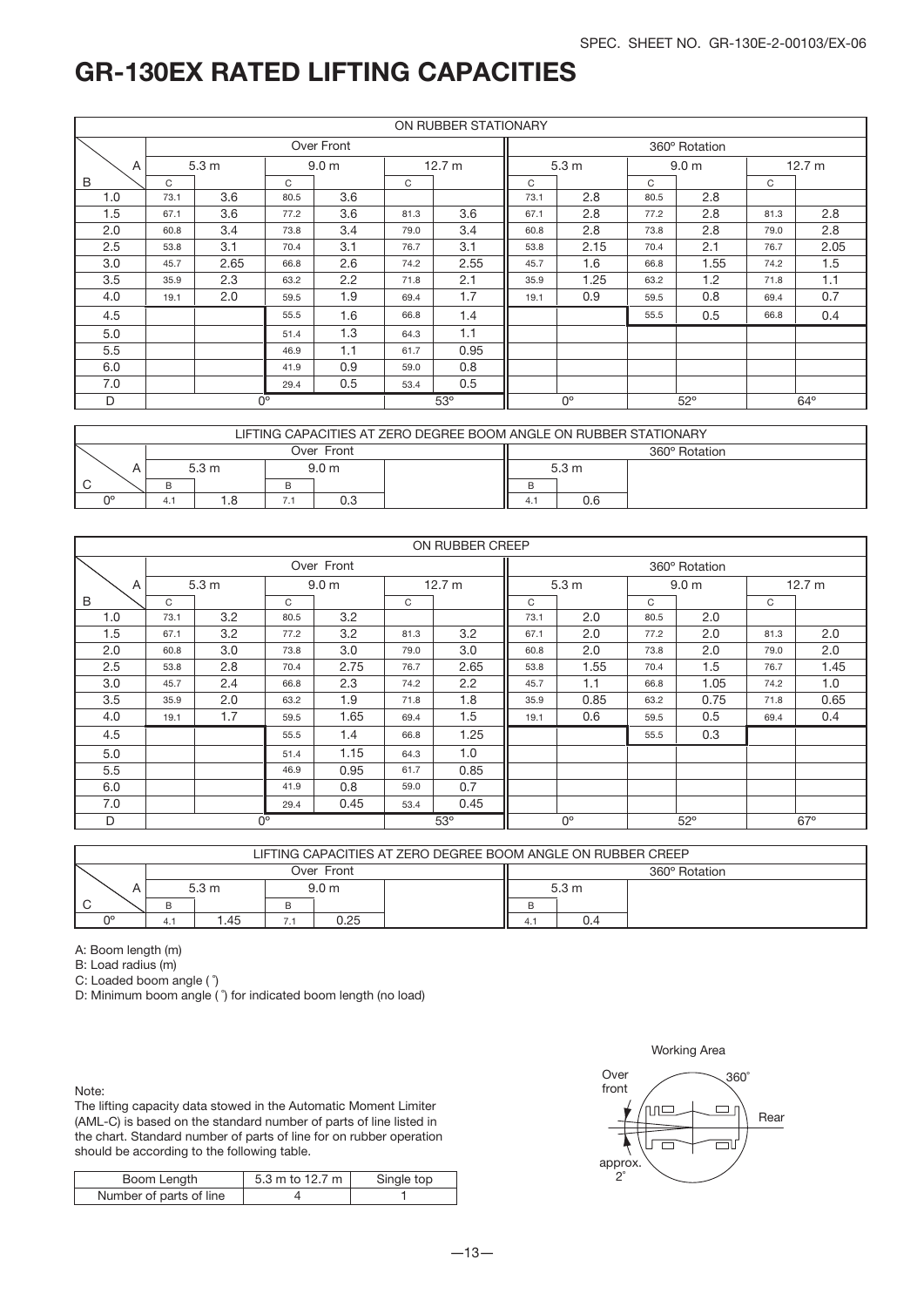### WARNING AND OPERATING INSTRUCTIONS FOR ON RUBBER LIFTING CAPACITIES

- 1. Rated lifting capacities based on crane stability are according to ISO4305.
- 2. Rated lifting capacities shown in the chart are based on the condition that crane is set on firm level surfaces with suspension lock applied. Those above thick lines are based on tire capacity and those below, on crane stability. They are based on actual load radius increased by tire deformation and boom deflection.
- 3. If the suspension lock cylinders contain air, the axle will not be locked completely and rated lifting capacities may not be obtainable. Bleed the cylinders according to the operation safety and maintenance manual.
- 4. Rated lifting capacities are based on proper tire inflation, capacity and condition. Damaged tires are hazardous to safe operation of crane.
- 5. Tires shall be inflated to correct air pressure.

|              | Pressure |
|--------------|----------|
| <b>R22.5</b> | Pа       |

6. Over front operation shall be performed within 2 degrees in front of chassis.



7. On rubber lifting with "jib" is not permitted. Maximum permissible boom length is 12.7 m.

- 8. When making lift on rubber stationary, set parking brake.
- 9. For creep operation, travel slowly and keep the lifted load as close to the ground as possible, and especially avoid any abrupt steering, accelerating or braking.
- 10. Do not operate the crane while carrying the load.
- 11. Creep is motion for crane not to travel more than 60 m in any 30 minutes period and to travel at the speed of less than 1.6 km/h.
- 12. For creep operation, choose the drive mode and proper gear according to the road or working condition.
- 13. The mass of the hook (90 kg for 13 t capacity, 25 kg for 1.8 t capacity), slings and all similarly used load handling devices must be considered as part of the load and must be deducted from the lifting capacities.
- 14. For rated lifting capacity of single top, reduce 65 kg from the rated lifting capacities of relevant boom according to a weight reduction for auxiliary load handling equipment. Capacities of single top shall not exceed 1,800 kg including main hook.
- 15. The lifting capacity data stowed in the Automatic Moment Limiter (AML-C) is based on the standard number of parts of line listed in the chart. Standard number of parts of line for on rubber operation should be according to the following table.

| Boom length<br>in meters   | 5.3 <sub>m</sub> | 9.0 <sub>m</sub> | 12.7 $m$ | Single top |
|----------------------------|------------------|------------------|----------|------------|
| Number of<br>parts of line |                  |                  |          |            |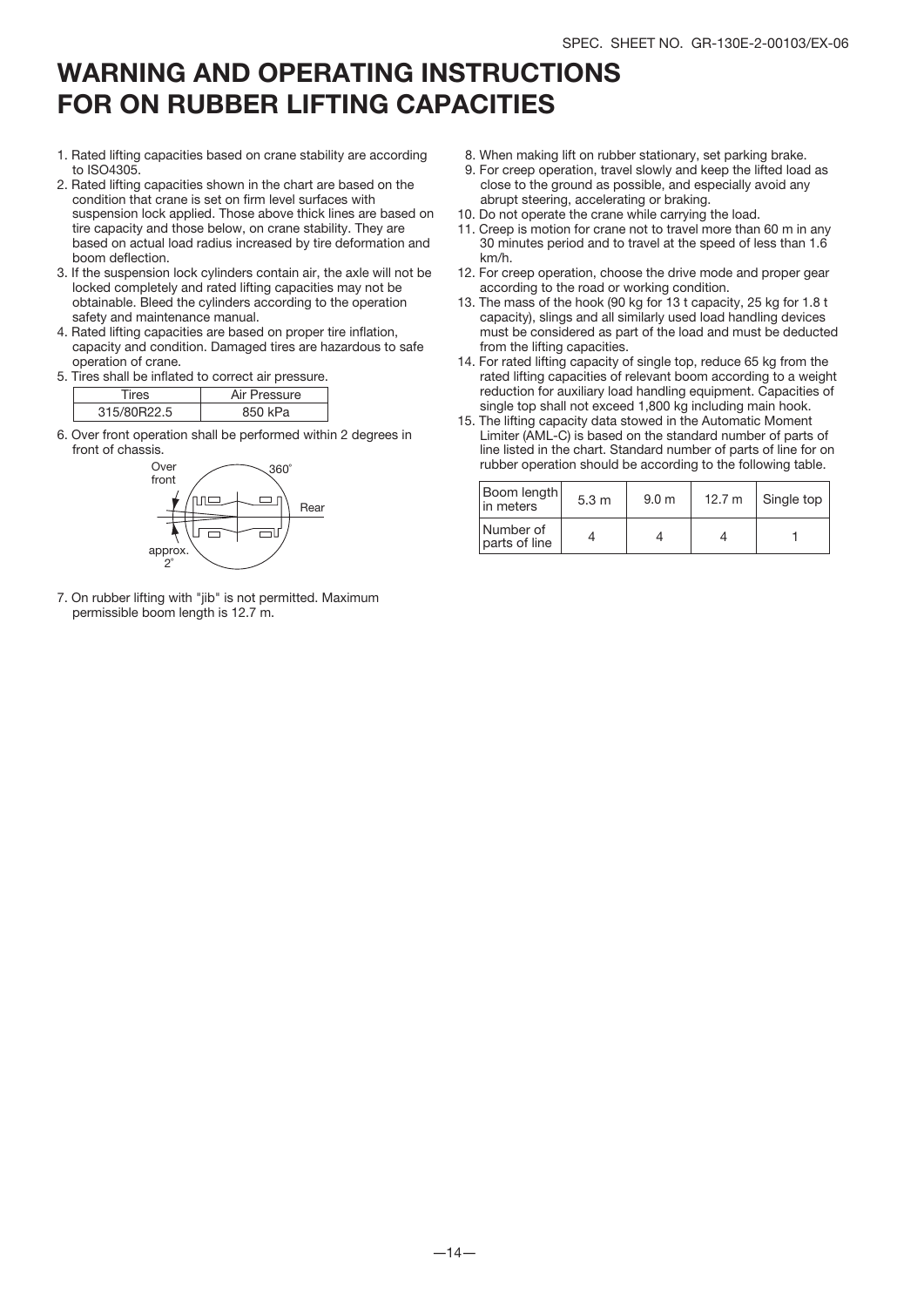### WARNING AND OPERATING INSTRUCTIONS FOR LIFTING CAPACITIES

#### **GENERAL**

- 1. RATED LIFTING CAPACITIES apply only to the machine as originally manufactured and normally equipped by TADANO LTD. Modifications to the machine or use of optional equipment other than that specified can result in a reduction of capacity.
- 2. Hydraulic cranes can be hazardous if improperly operated or maintained. Operation and maintenance of this machine must be in compliance with information in the *Operation and Maintenance Manual* supplied with the crane. If this manual is missing, order a replacement through the distributor.

#### SET UP

- 1. Rated lifting capacities on the chart are the maximum allowable crane capacities and are based on the machine standing level on firm supporting surface under ideal job conditions. Depending on the nature of the supporting surface, it may be necessary to have structural supports under the outrigger floats or tires to spread the loads to a larger bearing surface.
- 2. For outrigger operation, outriggers shall be properly extended with tires free of supporting surface before operating crane.

#### **OPERATION**

- 1. Rated lifting capacities on outriggers fully extended as determined by ISO4305.
- 2. Rated lifting capacities above thick lines in the chart are based on crane strength and those below, on its stability. They are based on actual load radius increased by boom deflection
- 3. The weight of handling device such as hook blocks (90 kg for 13 t capacity, 25 kg for 1.8 t capacity), slings, etc., must be considered as part of the load and must be deducted from the lifting capacities.
- 4. Rated lifting capacities are based on freely suspended loads and make no allowance for such factors as the effect of wind, sudden stopping of loads, supporting surface conditions, inflation of tires, operating speeds, side loads, etc. Side pull on the boom or jib is extremely dangerous. Such action can damage the boom, jib or slewing mechanism, and lead to overturning of the crane.
- 5. Rated lifting capacities do not account for wind on lifted load or boom. We recommend against working under the conditions that the load is out of control due to a strong wind. During boom lift, consider that the rated lifting capacity is reduced by 50% when the wind speed is 9 m/s to 12 m/s, reduced by 70 % when the wind speed is 12 m/s to 14 m/s. If the wind speed is 14 m/s or over, stop operation. During jib lift, stop operation if the wind speed is 9 m/s or over.
- 6. Rated lifting capacities at load radius shall not be exceeded. Do not tip the crane to determine allowable loads.
- 7. Do not operate at boom lengths, radii, or boom angles, where no capacities are shown. Crane may overturn without any load on the hook.
- 8. When boom length is between values listed, refer to the rated lifting capacities of the next longer and next shorter booms for the same radius. The lesser of the two rated lifting capacities shall be used.
- When making lifts at a load radius not shown, use the next 9. longer radius to determine allowable capacity.
- 10. Load per line should not exceed 17.6 kN (1,800 kgf) for main winch and auxiliary winch.
- 11. Check the actual number of parts of line with Automatic Moment Limiter (AML-C) before operation. Maximum lifting capacity is restricted by the number of parts of line of Automatic Moment Limiter (AML-C). Limited capacity is as determined from the formula, Single line pull for main winch 17.6 kN (1,800 kgf) x number of parts of line.
- 12. The boom angle before loading should be greater to account for deflection. For rated lifting capacities, the loaded boom angle and the load radius is for reference only.
- 13. The 5.3-m Boom length capacities are based on boom fully retracted.
- 14. Extension or retraction of the boom with loads may be attempted within the limits of the RATED LIFTING CAPACITIES. The ability to telescope loads is limited by hydraulic pressure, boom angle, boom length, crane maintenance, etc.
- 15. For lifting capacity of single top, deduct the weight of the load handling equipment from the rated lifting capacity of the boom. For the lifting capacity of single top, the net capacity shall not exceed 1,800 kg including the main boom hook mass attached to the boom.
- 16. When erecting and stowing jib, be sure to retain it by hand or by other means to prevent its free movement.
- 17. Use "ANTI-TWO-BLOCK DEVICE" disable switch when erecting and stowing jib and when stowing hook block. While the switch is pushed, the hoist does not stop, even when overwind condition occurs.
- 18. For boom length with 3.6-m Jib, rated lifting capacities are determined by loaded boom angle only in the column headed "23.8-m Boom + 3.6-m Jib". For boom length with 5.5-m Jib, rated lifting capacities are determined by loaded boom angle only in the column
- headed "23.8-m Boom + 5.5-m Jib". 19. For angles not shown, use the next lower loaded boom angle to determine allowable capacity. When lifting a load by using jib (aux. winch) and boom (main
	- winch) simultaneously, do the following: • Enter the operation status as jib operation, not as boom operation.
	- Before starting operation, make sure that mass of load is within rated lifting capacity for jib.
- 20. The lifting capacity data stowed in the Automatic Moment Limiter (AML-C) is based on the standard number of parts of line listed in the chart. Standard number of parts of line for on outrigger operation should be according to the following table.

| Boom length                  | 5.3 <sub>m</sub> | 5.3 m to<br>23.8 m | Single top/ |
|------------------------------|------------------|--------------------|-------------|
| l Number of<br>parts of line |                  |                    |             |

21. The lifting capacity for over side area differs depending on outrigger extension width. Work with capacity corresponding to the extension width. The lifting capacities for over front and over rear areas are for "outriggers fully extended". However, the areas (angle a) differ depending on the outrigger extension width.





#### **DEFINITIONS**

- 1. Load Radius: Horizontal distance from a projection of the axis of rotation to supporting surface before loading to the center of the vertical hoist line or tackle with load applied.
- 2. Loaded Boom Angle: The angle between the boom base section and the horizontal, after lifting the rated lifting capacity at the load radius.
- 3. Working Area: Area measured in a circular arc about the centerline of rotation.
- 4. Freely Suspended Load: Load hanging free with no direct external force applied except by the hoist line.
- Side Load: Horizontal side force applied to the lifted load 5. either on the ground or in the air.